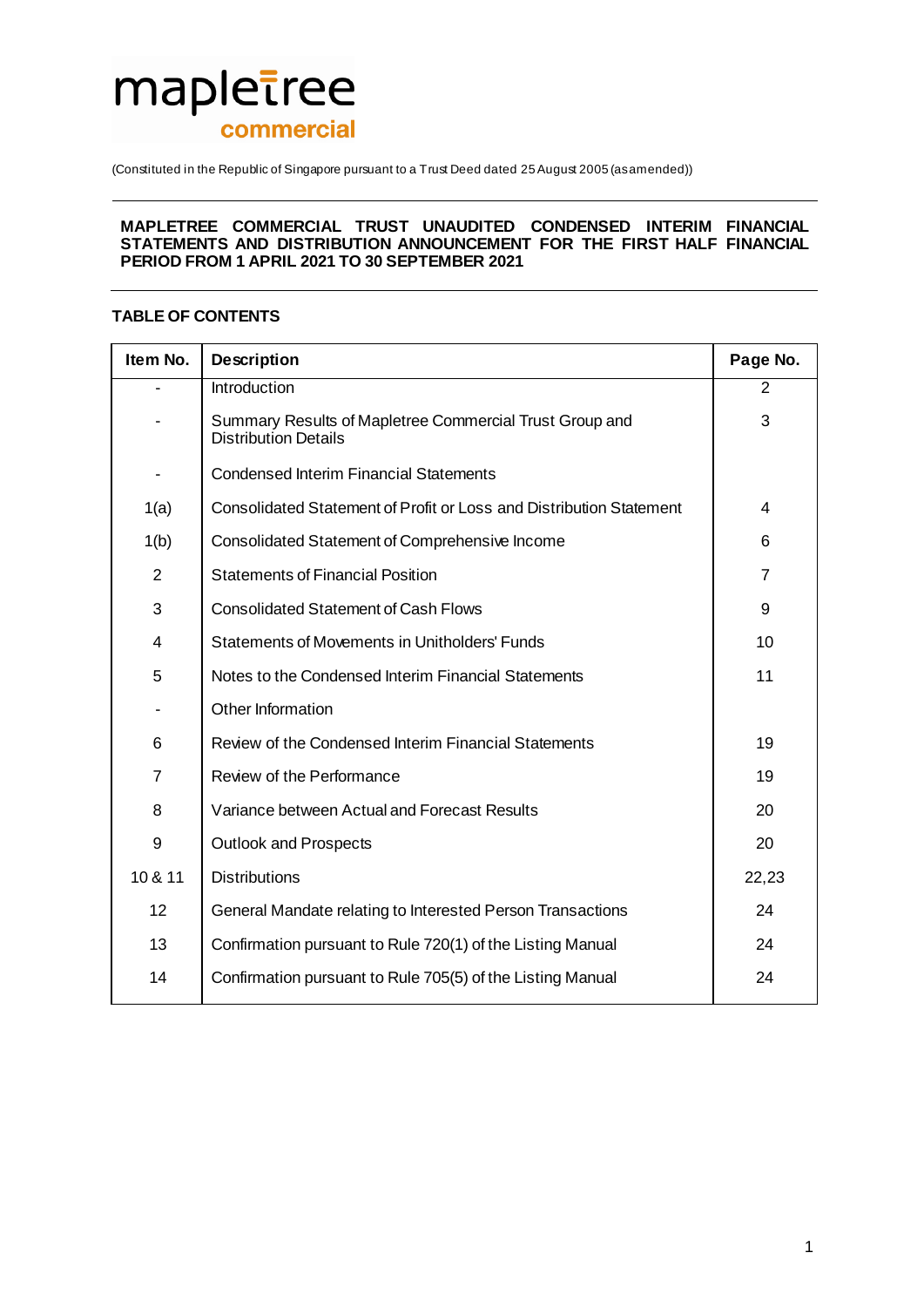# **INTRODUCTION**

Mapletree Commercial Trust ("MCT") is a Singapore-focused real estate investment trust ("REIT") established with the principal investment objective of investing on a long-term basis, directly or indirectly, in a diversified portfolio of income-producing real estate used primarily for office and/or retail purposes, whether wholly or partially, in Singapore, as well as real estate-related assets.

MCT's current portfolio comprises five properties located in Singapore – four located in the Greater Southern Waterfront (HarbourFront and Alexandra Precincts) and one in the Central Business District ("CBD"), namely:

- (a) VivoCity, Singapore's largest mall located in the HarbourFront Precinct;
- (b) Mapletree Business City ("MBC"), comprising Mapletree Business City I ("MBC I") and Mapletree Business City II ("MBC II"), a large-scale integrated office, business park and retail complex with Grade A building specifications supported by ancillary retail space, located in the Alexandra Precinct;
- (c) mTower, an established integrated development with a 40-storey office block and a three-storey retail centre known as the Alexandra Retail Centre ("ARC"), located in the Alexandra Precinct;
- (d) Mapletree Anson, a 19-storey premium office building located in Singapore's CBD; and
- (e) Bank of America Merrill Lynch HarbourFront ("MLHF"), a six-storey premium office building located in the HarbourFront Precinct.

MCT's distribution policy is to distribute at least 90.0% of its taxable income comprising substantially its income from the letting of its properties and related property services income, interest income from the placement of periodic cash surpluses in bank deposits and after deducting allowable expenses and allowances, as well as its tax-exempt income (if any). With effect from 1 April 2020, the distribution is on a half-yearly basis instead of quarterly basis.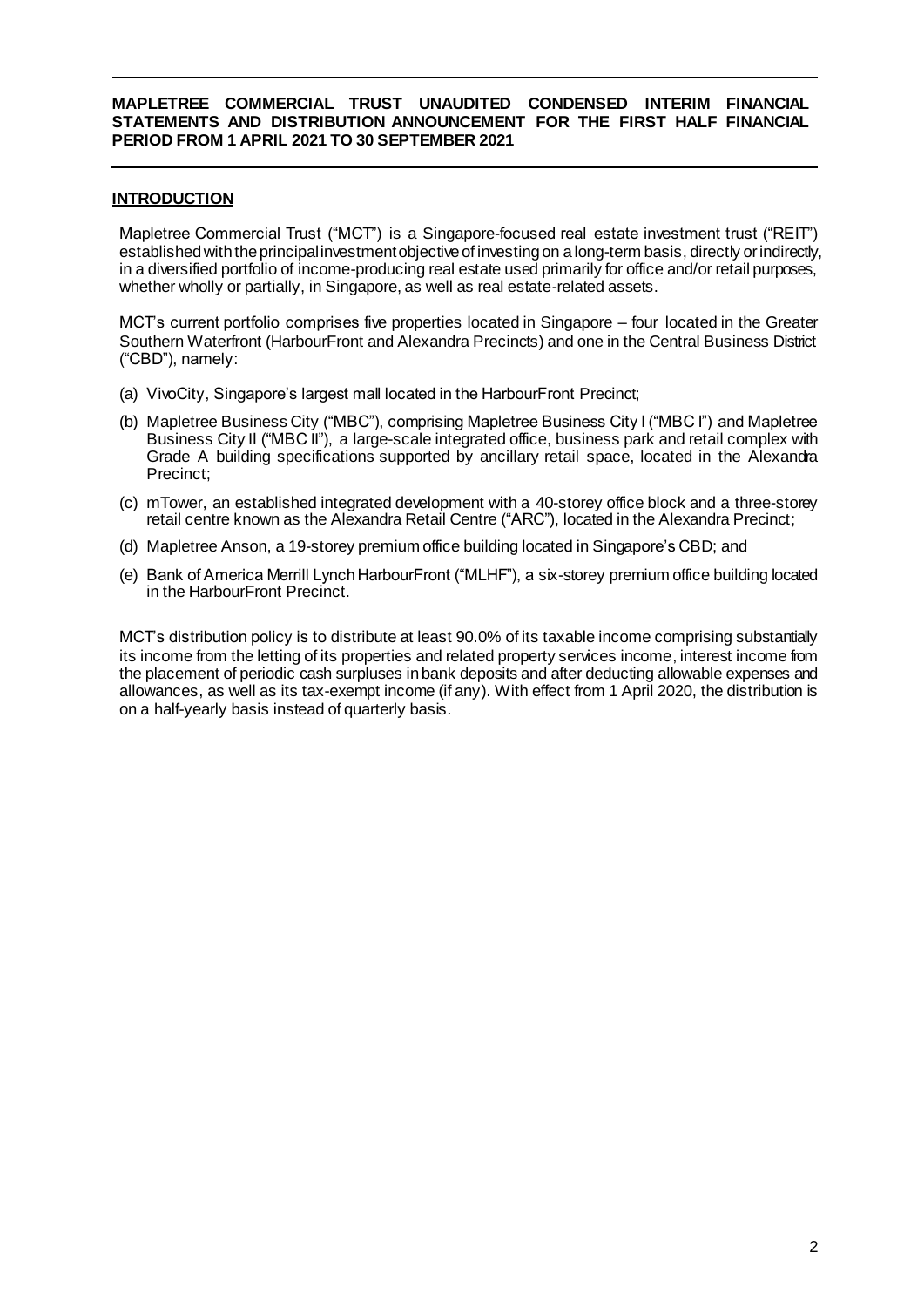|                                   | 1H FY21/22<br>(S\$'000) | 1H FY20/21<br>(S\$'000) | Variance<br>% |
|-----------------------------------|-------------------------|-------------------------|---------------|
| Gross revenue                     | 243,722                 | 218,671                 | 11.5          |
| Property operating expenses       | (53, 867)               | (47, 212)               | (14.1)        |
| Net property income               | 189,855                 | 171,459                 | 10.7          |
| Income available for distribution | 146,456                 | 123,422                 | 18.7          |
| Amount available for distribution | 146,456                 | 138,4221                | 5.8           |
| Distribution per unit (cents)     | 4.39                    | 4.17 <sup>1</sup>       | 5.3           |

# **SUMMARY RESULTS OF MAPLETREE COMMERCIAL TRUST GROUP**

#### **Footnote:**

1

In 4Q FY19/20, MCT made capital allowance claims and retained capital distribution totalling S\$43.7 million to conserve liquidity in view of the uncertainty due to the COVID-19 pandemic. Of this, S\$15.0 million was released to Unitholders and included in the distribution for 1H FY20/21.

# **DISTRIBUTION DETAILS**

| <b>Distribution period</b> | 1 April 2021 to 30 September 2021                                                                                                                                     |
|----------------------------|-----------------------------------------------------------------------------------------------------------------------------------------------------------------------|
| Distribution rate / type   | Taxable income distribution of 3.99 cents per unit<br>Tax-exempt income <sup>1</sup> distribution of 0.32 cent per unit<br>Capital distribution of 0.08 cent per unit |
| Trade ex-date              | 3 November 2021, 9.00 a.m.                                                                                                                                            |
| <b>Record date</b>         | 5 November 2021, 5.00 p.m.                                                                                                                                            |
| Payment date               | 30 November 2021                                                                                                                                                      |

# **Footnote:**

<sup>1</sup> Tax-exempt income relates to the COVID-19 cash grants of S\$10.7 million received by the Group in FY20/21.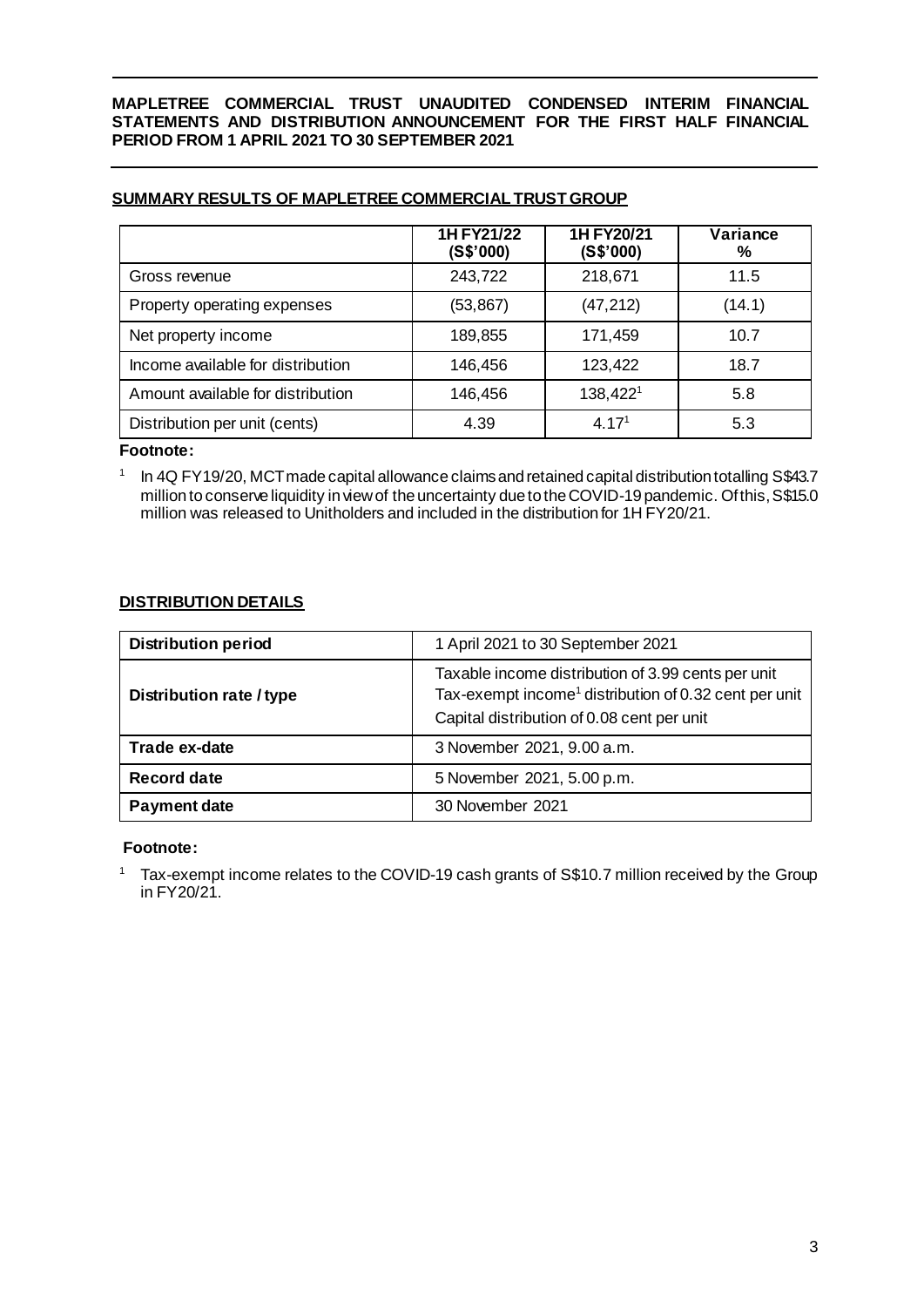# **CONDENSED INTERIM FINANCIAL STATEMENTS**

# **1(a) Consolidated Statement of Profit or Loss and Distribution Statement**

| <b>Consolidated Statement of Profit or Loss</b>                         | 1H FY21/22<br>(S\$'000) | 1H FY20/21<br>(S\$'000) | Variance<br>% |
|-------------------------------------------------------------------------|-------------------------|-------------------------|---------------|
| Gross revenue                                                           | 243,722                 | 218,671                 | 11.5          |
| Property operating expenses <sup>1</sup>                                | (53, 867)               | (47, 212)               | (14.1)        |
| Net property income                                                     | 189,855                 | 171,459                 | 10.7          |
| Finance income                                                          | 147                     | 539                     | (72.7)        |
| Finance expenses                                                        | (36, 790)               | (40, 272)               | 8.6           |
| Manager's management fees                                               |                         |                         |               |
| - Base fees                                                             | (11, 125)               | (11, 381)               | 2.2           |
| - Performance fees                                                      | (7, 594)                | (6, 858)                | (10.7)        |
| Trustee's fees                                                          | (520)                   | (531)                   | 2.1           |
| Other trust expenses                                                    | (658)                   | (636)                   | (3.5)         |
| Foreign exchange (loss)/gain <sup>2</sup>                               | (87)                    | 1,523                   | N.M.          |
| Net change in fair value of financial derivative <sup>3</sup>           | 224                     | (1,968)                 | N.M.          |
| Profit before tax and fair value change in<br>investment properties     | 133,452                 | 111,875                 | 19.3          |
| Net change in fair value of investment<br>properties <sup>4</sup>       | 41,885                  | (203, 879)              | N.M.          |
| Profit/(Loss) for the financial period before<br>tax                    | 175,337                 | (92,004)                | <b>N.M.</b>   |
| Income tax expense <sup>5</sup>                                         | (3)                     | $(\dot{\phantom{a}})$   | N.M.          |
| Profit/(Loss) for the financial period after<br>tax before distribution | 175,334                 | (92,004)                | <b>N.M.</b>   |
| Earnings per unit (cents)                                               |                         |                         |               |
| - Basic                                                                 | 5.28                    | (2.78)                  | N.M.          |
| - Diluted                                                               | 5.28                    | (2.78)                  | <b>N.M.</b>   |
|                                                                         |                         |                         |               |

N.M.: Not meaningful

\* Amount is less than S\$1,000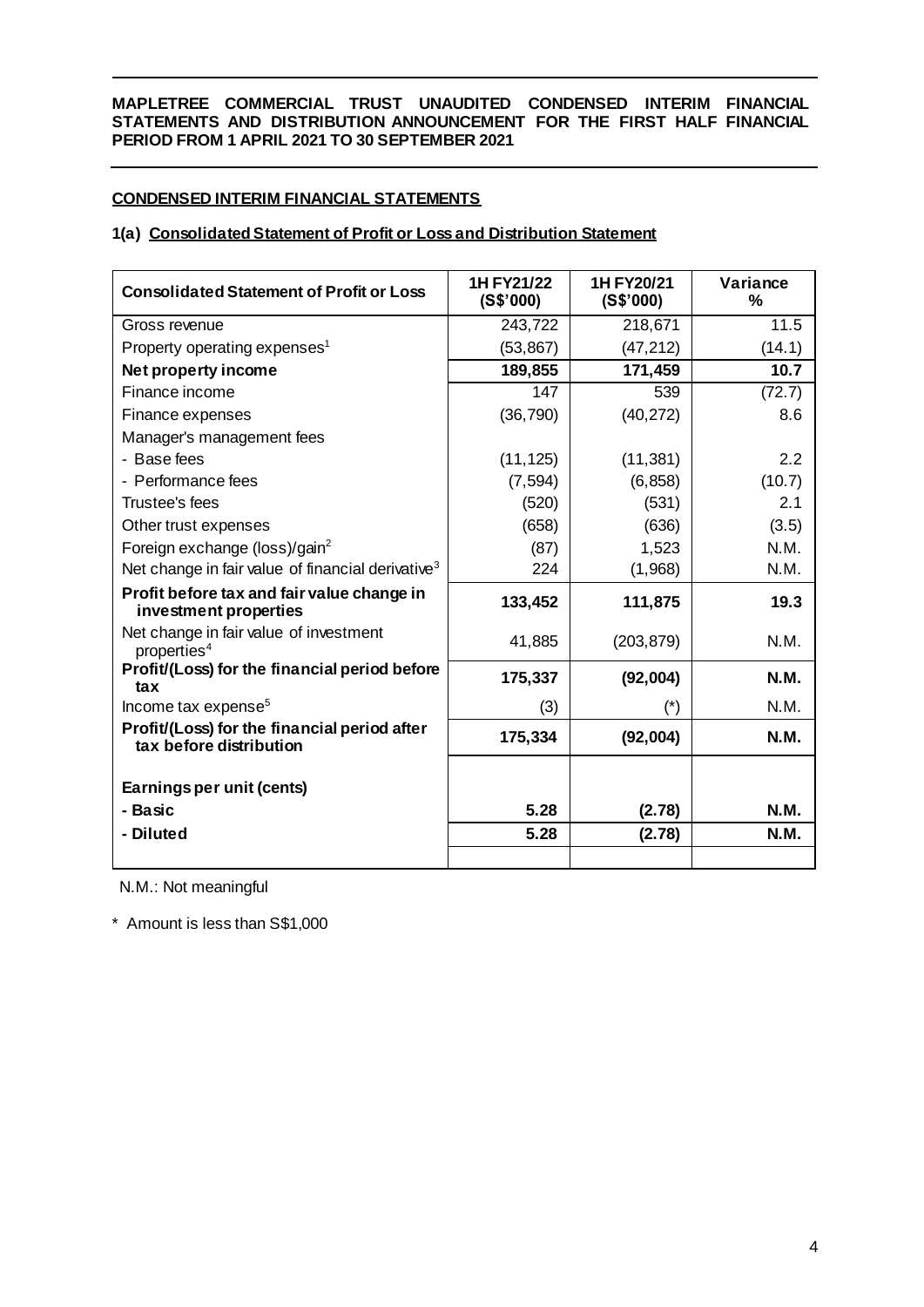# **1(a) Consolidated Statement of Profit or Loss and Distribution Statement** (continued)

| <b>Distribution Statement</b>                                                      | 1H FY21/22<br>(S\$'000) | 1H FY20/21<br>(S\$'000) | Variance<br>% |
|------------------------------------------------------------------------------------|-------------------------|-------------------------|---------------|
| Profit/(Loss) for the financial period after tax<br>before distribution            | 175,334                 | (92,004)                | <b>N.M.</b>   |
| Adjustments:                                                                       |                         |                         |               |
| - Unrealised foreign exchange loss/(gain)                                          | 87                      | (1,523)                 | N.M.          |
| - Net change in fair value of financial<br>derivative                              | (224)                   | 1,968                   | N.M.          |
| Net change in fair value of investment<br>properties                               | (41, 885)               | 203,879                 | N.M.          |
| Net effect of other non-tax deductible items<br>and other adjustments <sup>6</sup> | 13,144                  | 11,102                  | 18.4          |
| Income available for distribution to<br><b>Unitholders</b>                         | 146,456                 | 123,422                 | 18.7          |
| Amount available for distribution to<br><b>Unitholders</b>                         | 146,456                 | 138,42210               | 5.8           |
| Comprising:                                                                        |                         |                         |               |
| - Taxable income                                                                   | 132,7697                | 120,130                 | 10.5          |
| - Tax-exempt income                                                                | $10,699^8$              |                         | N.M.          |
| - Capital distribution                                                             | $2,988^9$               | $18,292^{10}$           | (83.7)        |
|                                                                                    | 146,456                 | 138,422                 | 5.8           |

# N.M.: Not meaningful

# **Footnotes:**

1. Included as part of the property operating expenses were the following:

|                                 | 1H FY21/22<br>(S\$'000) | 1H FY20/21<br>(S\$'000) | Variance<br>℅ |
|---------------------------------|-------------------------|-------------------------|---------------|
| Depreciation                    | 74                      | 73                      | (1.4)         |
| Impairment of trade receivables | 54                      | 578                     | 90.           |

- 2. This relates to the Japanese Yen ("JPY") denominated medium term notes ("MTN") issued in March 2015. The foreign exchange (loss)/gain is unrealised and arose from the translation of the JPY MTN into Mapletree Commercial Trust Treasury Company Pte. Ltd.'s ("MCTTC") functional currency in Singapore dollar. A cross currency interest rate swap ("CCIRS") has been entered into to hedge against any foreign exchange exposure on the principal and interest payments. The unrealised foreign exchange (loss)/gain has no impact on the amount available for distribution to Unitholders.
- 3. This relates to the revaluation of the CCIRS which was entered into to hedge against the foreign exchange risk exposure arising from JPY denominated MTN. The CCIRS is not designated for hedge accounting and any change in fair value of this derivative financial instrument has been taken to profit or loss. The change in the fair value of financial derivative has no impact on amount available for distribution to Unitholders.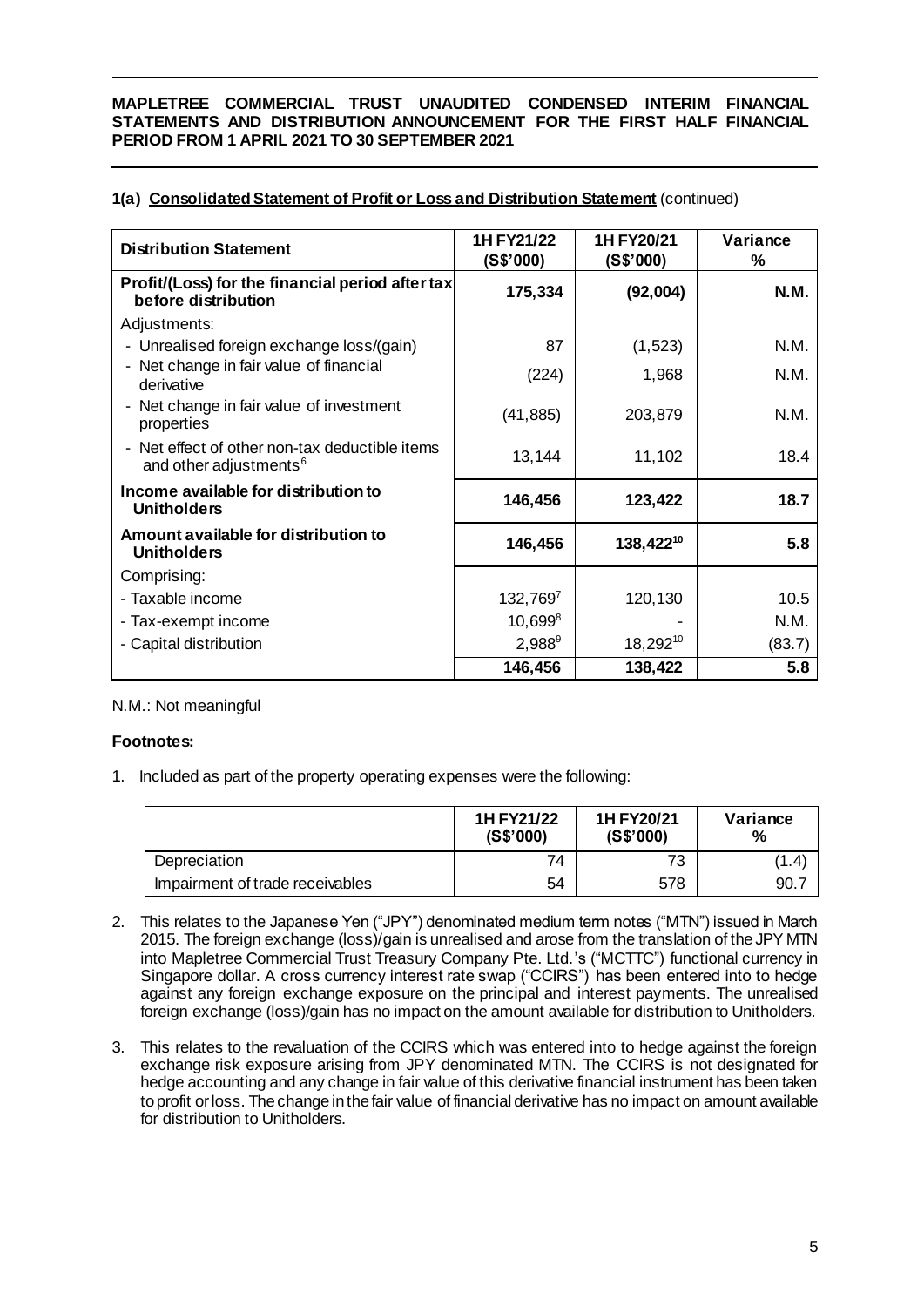# **1(a) Consolidated Statement of Profit or Loss and Distribution Statement** (continued)

4. This relates to the net change in property values arising from independent valuations carried out as at 30 September 2021 and 30 September 2020. The interim valuations were carried out due to the heightened uncertainty caused by the COVID-19 pandemic. The amount includes effects of recognising rental incentives on a straight-line basis over the lease terms.

|                                                                                           | 1H FY21/22<br>(S\$'000) | 1H FY20/21<br>(S\$'000) | Variance<br>% |
|-------------------------------------------------------------------------------------------|-------------------------|-------------------------|---------------|
| Change in fair value of investment properties                                             | 39,038                  | (207, 174)              | N.M.          |
| Effects of recognising rental incentives on a<br>straight-line basis over the lease terms | 2,847                   | 3,295                   | (13.6)        |
| Net change in fair value of investment<br>properties recognised in profit or loss         | 41,885                  | (203, 879)              | N.M.          |

N.M.: Not meaningful

- 5. This relates to the income tax expense of Mapletree Commercial Trust Treasury Company Pte. Ltd. and 80 Alexandra Pte. Ltd..
- 6. This consists of management fees paid/payable in units, trustee's fees, capital allowance claims, financing fees incurred on bank facilities, non-tax deductible/(chargeable) items, rollover income adjustments (see Footnote 7 below) and other adjustments.
- 7. Taxable income available for distribution include an adjustment of S\$10.7 million arising from the COVID-19 cash grants received by the Group in FY20/21, which was included as part of the taxable income distribution in FY20/21. The COVID-19 cash grants received from the Government are exempted from tax.
- 8. This relates to the COVID-19 cash grants received by the Group in FY20/21.
- 9. This relates to the rental income arising from fit-out period granted to tenants of MBC II prior to the acquisition of MBC II.
- 10. This relates to the rental income arising from fit-out period granted to tenants of MBC II prior to the acquisition of MBC II and for 1H FY20/21 includes the release of S\$15.0 million of retained cash from 4Q FY19/20.

|                                                                                                   | 1H FY21/22<br>(S\$'000) | 1H FY20/21<br>(S\$'000) | Variance<br>% |
|---------------------------------------------------------------------------------------------------|-------------------------|-------------------------|---------------|
| Profit/(Loss) for the financial period after tax<br>before distribution                           | 175,334                 | (92,004)                | <b>N.M.</b>   |
| Other comprehensive income - items that<br>may be reclassified subsequently to<br>profit or loss: |                         |                         |               |
| Cash flow hedges                                                                                  |                         |                         |               |
| - Fair value loss                                                                                 | (1,928)                 | (18, 249)               | 89.4          |
| - Reclassification to profit or loss                                                              | 8,095                   | 6,145                   | 31.7          |
| Total comprehensive income/(loss) for the<br>financial period                                     | 181,501                 | (104, 108)              | <b>N.M.</b>   |

# **1(b) Consolidated Statement of Comprehensive Income**

N.M.: Not meaningful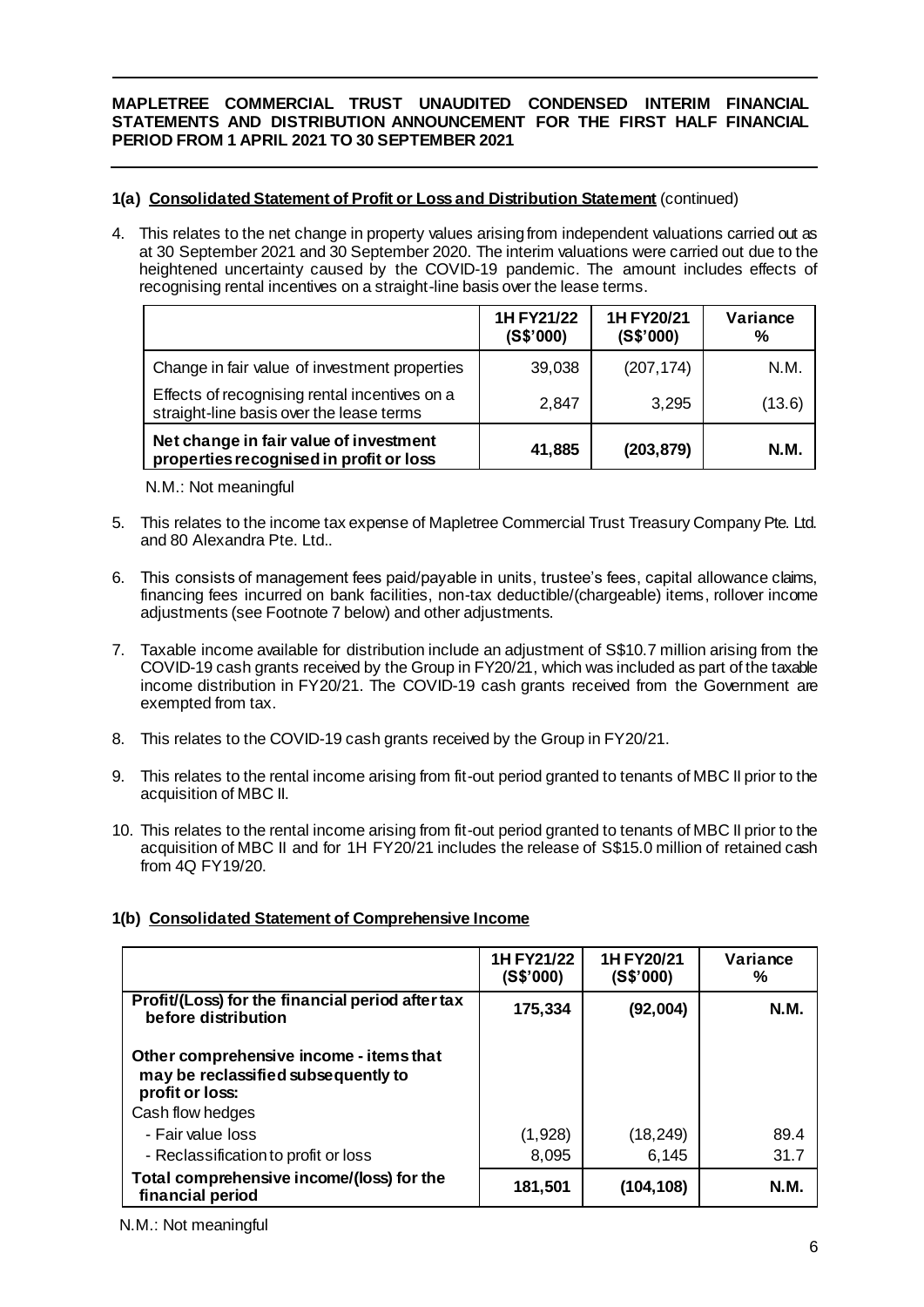# **2 Statements of Financial Position**

|                                                                               | Group                    |                          | <b>MCT</b>               |                          |
|-------------------------------------------------------------------------------|--------------------------|--------------------------|--------------------------|--------------------------|
|                                                                               | 30 Sep 2021<br>(S\$'000) | 31 Mar 2021<br>(S\$'000) | 30 Sep 2021<br>(S\$'000) | 31 Mar 2021<br>(S\$'000) |
| <b>ASSETS</b>                                                                 |                          |                          |                          |                          |
| <b>Current assets</b>                                                         |                          |                          |                          |                          |
| Cash and cash equivalents <sup>1</sup>                                        | 103,706                  | 192,543                  | 96,907                   | 176,652                  |
| Trade and other receivables <sup>2</sup>                                      | 3,500                    | 7,631                    | 3,644                    | 7,813                    |
| Tax recoverable <sup>3</sup>                                                  | 5,851                    | 5,849                    |                          |                          |
| Other current assets                                                          | 295                      | 528                      | 224                      | 346                      |
|                                                                               | 113,352                  | 206,551                  | 100,775                  | 184,811                  |
| <b>Non-current assets</b>                                                     |                          |                          |                          |                          |
| Investment properties <sup>4</sup>                                            | 8,784,000                | 8,737,000                | 7,233,000                | 7,202,000                |
| Plant and equipment                                                           | 226                      | 266                      | 174                      | 223                      |
| Investment in subsidiaries                                                    |                          |                          | 910,964                  | 910,964                  |
| Derivative financial instruments <sup>5</sup>                                 | 7,152                    | 6,767                    | 13,088                   | 14,317                   |
|                                                                               | 8,791,378                | 8,744,033                | 8,157,226                | 8,127,504                |
|                                                                               |                          |                          |                          |                          |
| <b>Total assets</b>                                                           | 8,904,730                | 8,950,584                | 8,258,001                | 8,312,315                |
| <b>LIABILITIES</b>                                                            |                          |                          |                          |                          |
| <b>Current liabilities</b>                                                    |                          |                          |                          |                          |
| Derivative financial instruments <sup>5</sup>                                 | 2,800                    | 2,390                    | 2,800                    | 2,390                    |
| Trade and other payables <sup>6</sup>                                         | 93,965                   | 114,047                  | 82,617                   | 97,192                   |
| Borrowings <sup>7</sup>                                                       | 263,733                  | 70,000                   | 263,733                  |                          |
| Loans from a subsidiary <sup>8</sup>                                          |                          |                          |                          | 70,000                   |
|                                                                               | 360,4987                 | 186,437                  | 349,150                  | 169,582                  |
|                                                                               |                          |                          |                          |                          |
| <b>Non-current liabilities</b>                                                |                          |                          |                          |                          |
| Derivative financial instruments <sup>5</sup>                                 | 11,157                   | 17,573                   | 13,104                   | 19,631                   |
| Other payables <sup>6</sup>                                                   | 51,955                   | 53,007                   | 47,355                   | 45,809                   |
| Borrowings <sup>7</sup>                                                       | 2,731,412                | 2,959,625                | 1,162,239<br>934,043     | 1,391,074                |
| Loans from a subsidiary <sup>8</sup><br>Deferred tax liabilities <sup>9</sup> | 24,974                   | 24,974                   |                          | 933,764                  |
|                                                                               | 2,819,498                | 3,055,179                | 2,156,741                | 2,390,278                |
|                                                                               |                          |                          |                          |                          |
| <b>Total liabilities</b>                                                      | 3,179,996                | 3,241,616                | 2,505,891                | 2,559,860                |
| <b>NET ASSETS ATTRIBUTABLE TO</b><br><b>UNITHOLDERS</b>                       | 5,724,734                | 5,708,968                | 5,752,110                | 5,752,455                |
| Represented by:                                                               |                          |                          |                          |                          |
| Unitholders' funds                                                            | 5,724,734                | 5,708,968                | 5,752,110                | 5,752,455                |
| <b>UNITS IN ISSUE ('000)</b>                                                  | 3,321,268                | 3,316,204                | 3,321,268                | 3,316,204                |
| <b>NET ASSET VALUE PER UNIT (S\$)</b>                                         | 1.72                     | 1.72                     | 1.73                     | 1.73                     |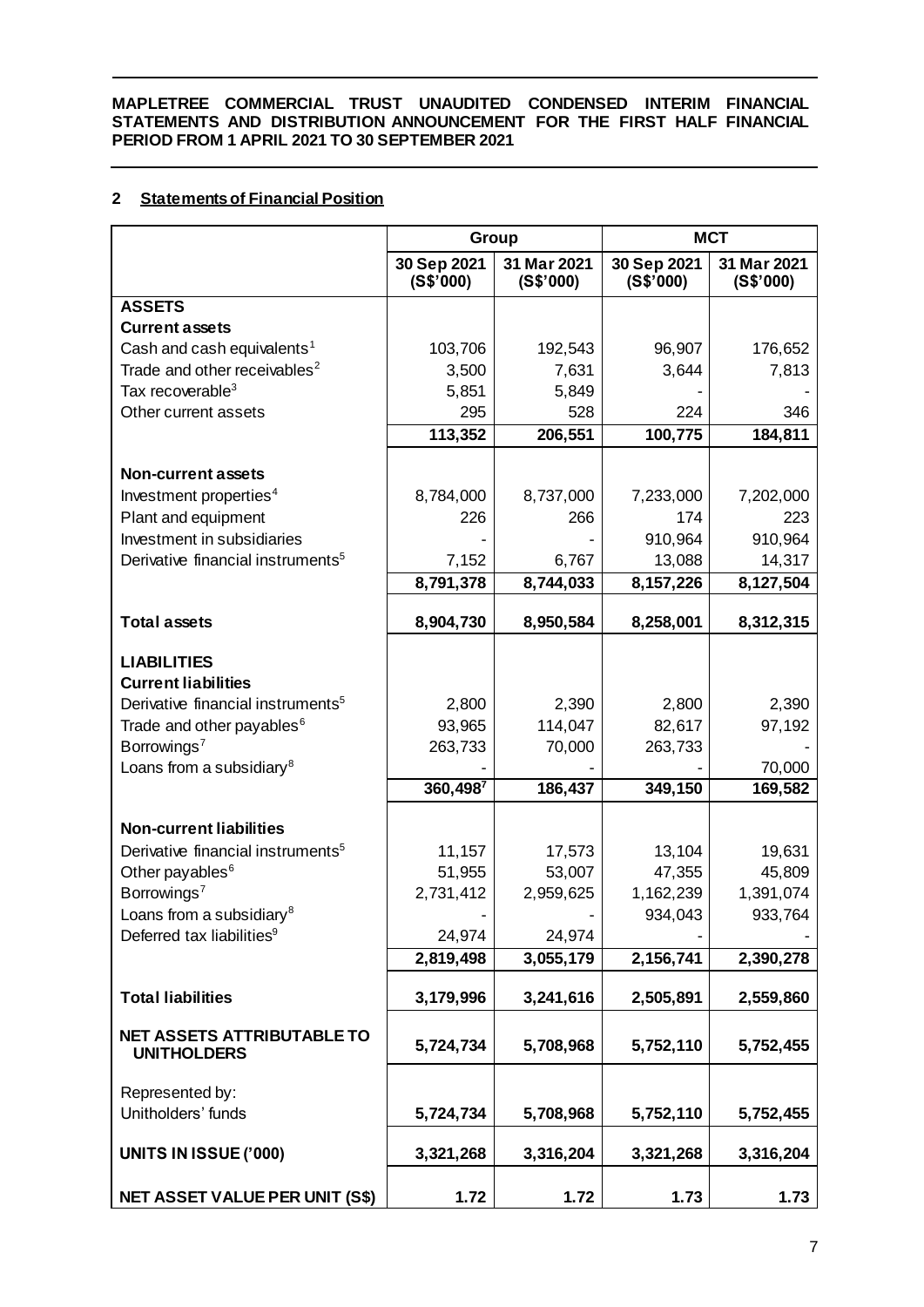# **2 Statementsof Financial Position** (continued)

## **Footnotes:**

- 1. The decrease in cash and cash equivalents is mainly due to the payment of 2HFY20/21 distribution to Unitholders and net repayment of borrowings, offset partially by net cash generated from operations.
- 2. The decrease in trade and other receivables is mainly due to decrease in trade receivables. Included in current year trade and other receivables is an allowance for expected credit losses of trade receivables amounting to S\$49,000 (31 March 2021: S\$80,000).
- 3. Tax recoverable refers mainly to the net income tax recoverable of Mapletree Business City LLP ("MBC LLP") prior to the acquisition by MCT.
- 4. Investment properties as at 30 September 2021 were accounted for at fair value based on the independent valuations carried out as at 30 September 2021. Key changes to the unobservable inputs affecting the valuations are set out in Note 5.5 to the condensed interim financial statements.
- 5. Derivative financial instruments reflect the fair value of the interest rate swaps ("IRS") and currency forwards entered into by the Group to manage its interest rate risks and currency risks.

The change in fair value of derivative financial instruments were mainly due to fluctuation in the interest rate and currency.

6. The decrease in trade and other payables is mainly due to decrease in accrued capital expenditure, accrued operating expenses, tenancy related deposits and rental received in advance.

Other payables (non-current) relate to tenancy related deposits.

7. Borrowings represent unsecured bank loans and MTN measured at amortised cost. The decrease in total borrowings is mainly due to the net repayment of S\$35.9 million of borrowings during the period.

Except for the JPY8.7 billion floating rate notes, all the borrowings are denominated in Singapore dollars. A CCIRS has been entered into to hedge the JPY8.7 billion floating rate notes into a principal amount of S\$100.0 million on a floating rate basis.

Notwithstanding the net current liabilities position, based on the Group's available financial resources, the Manager is of the opinion that the Group will be able to meet its current obligations as and when they fall due. Specifically, MCT has sufficient committed credit facilities in place to refinance the S\$263.7 million of current borrowings.

- 8. Loans from a subsidiary represent the unsecured borrowings from MCTTC on-lent to MCT. The unsecured borrowings from MCTTC were raised through the issuance of MTN under the MTN Programme. In April 2021, S\$70.0 million of MTN were fully redeemed upon maturity.
- 9. Deferred tax liabilities refer to deferred tax provision of MBC LLP prior to the acquisition by MCT.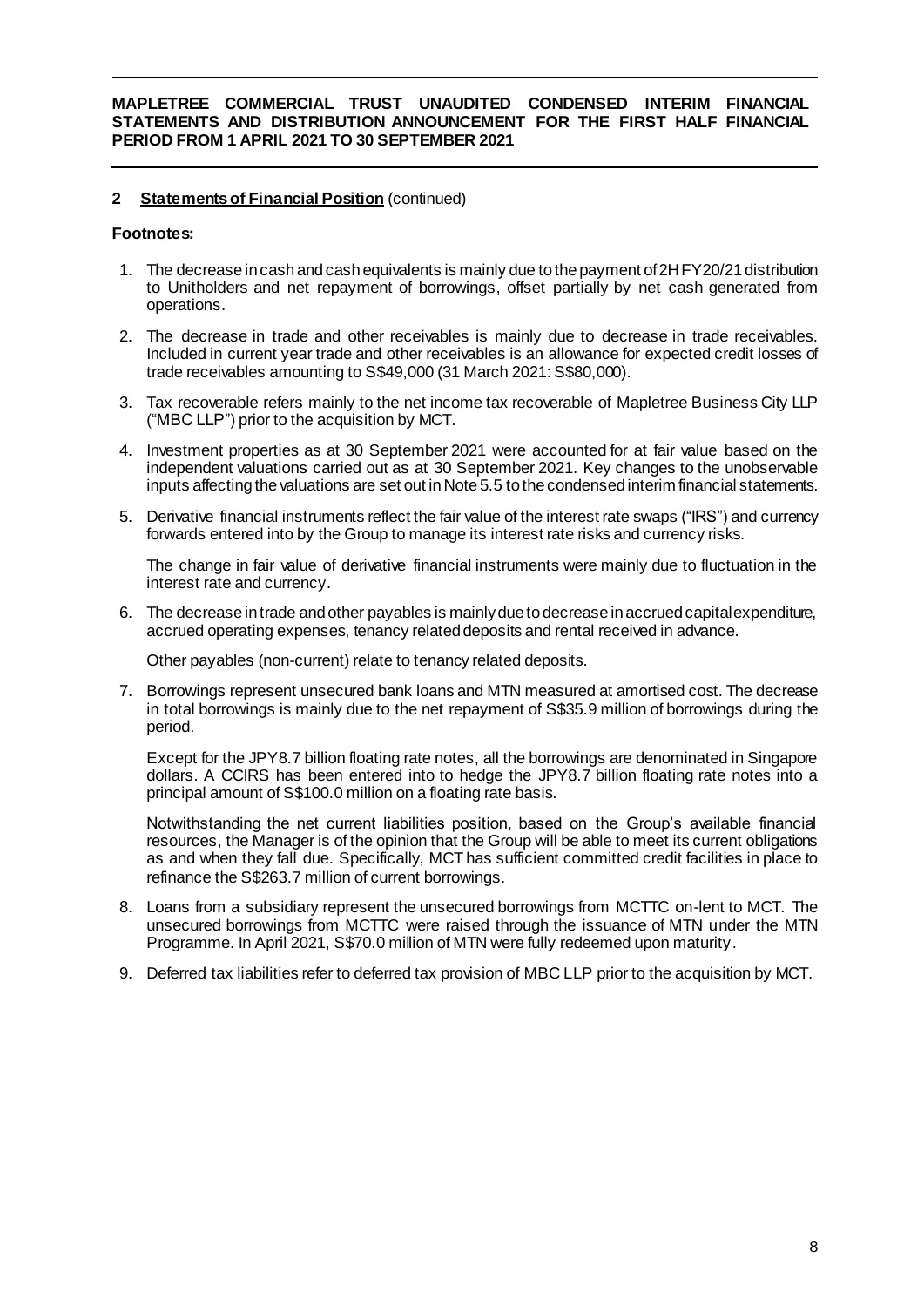# **3 Consolidated Statement of Cash Flows**

|                                                                      | 1H FY21/22<br>(S\$'000) | 1H FY20/21<br>(S\$'000) |
|----------------------------------------------------------------------|-------------------------|-------------------------|
| Cash flows from operating activities                                 |                         |                         |
| Profit/(Loss) for the financial period after tax before distribution | 175,334                 | (92,004)                |
| Adjustments for:                                                     |                         |                         |
| - Income tax expense                                                 | 3                       | $\star$                 |
| - Depreciation                                                       | 74                      | 73                      |
| - Impairment of trade receivables                                    | 54                      | 578                     |
| - Unrealised foreign exchange loss/(gain)                            | 87                      | (1,523)                 |
| Net change in fair value of investment properties                    | (41, 885)               | 203,879                 |
| Net change in fair value of financial derivative                     | (224)                   | 1,968                   |
| - Finance income                                                     | (147)                   | (539)                   |
| - Finance expenses                                                   | 36,790                  | 40,272                  |
| Manager's management fees paid/payable in units                      | 7,687                   | 7,458                   |
|                                                                      | 177,773                 | 160,162                 |
| Change in working capital:                                           |                         |                         |
| Trade and other receivables                                          | 4,002                   | (12, 684)               |
| - Other current assets                                               | 231                     | 214                     |
| - Trade and other payables                                           | (11, 843)               | 511                     |
| Cash generated from operations                                       | 170,163                 | 148,203                 |
| - Income tax paid                                                    | (5)                     | (*)                     |
| Net cash provided by operating activities                            | 170,158                 | 148,203                 |
| Cash flows from investing activities                                 |                         |                         |
| Additions to investment properties                                   | (10, 261)               | (7, 192)                |
| Additions to plant and equipment                                     | (34)                    | (73)                    |
| Finance income received                                              | 222                     | 508                     |
| Net cash used in investing activities                                | (10, 073)               | (6, 757)                |
| Cash flows from financing activities                                 |                         |                         |
| Proceeds from borrowings                                             | 89,900                  | 655,100                 |
| Repayments of borrowings                                             | (55, 800)               | (499, 400)              |
| Redemption of notes                                                  | (70,000)                | (160,000)               |
| Payments of financing fees                                           |                         | (1, 923)                |
| Payments of distribution to Unitholders                              | (176, 422)              | (30,098)                |
| Finance expenses paid                                                | (36, 600)               | (38, 562)               |
| Net cash used in from financing activities                           | (248, 922)              | (74, 883)               |
|                                                                      |                         |                         |
| Net (decrease)/increase in cash and cash equivalents                 | (88, 837)               | 66,563                  |
| <b>Cash and cash equivalents</b>                                     |                         |                         |
| Beginning of financial period                                        | 192,543                 | 65,857                  |
| End of financial period                                              | 103,706                 | 132,420                 |

\* Amount is less than S\$1,000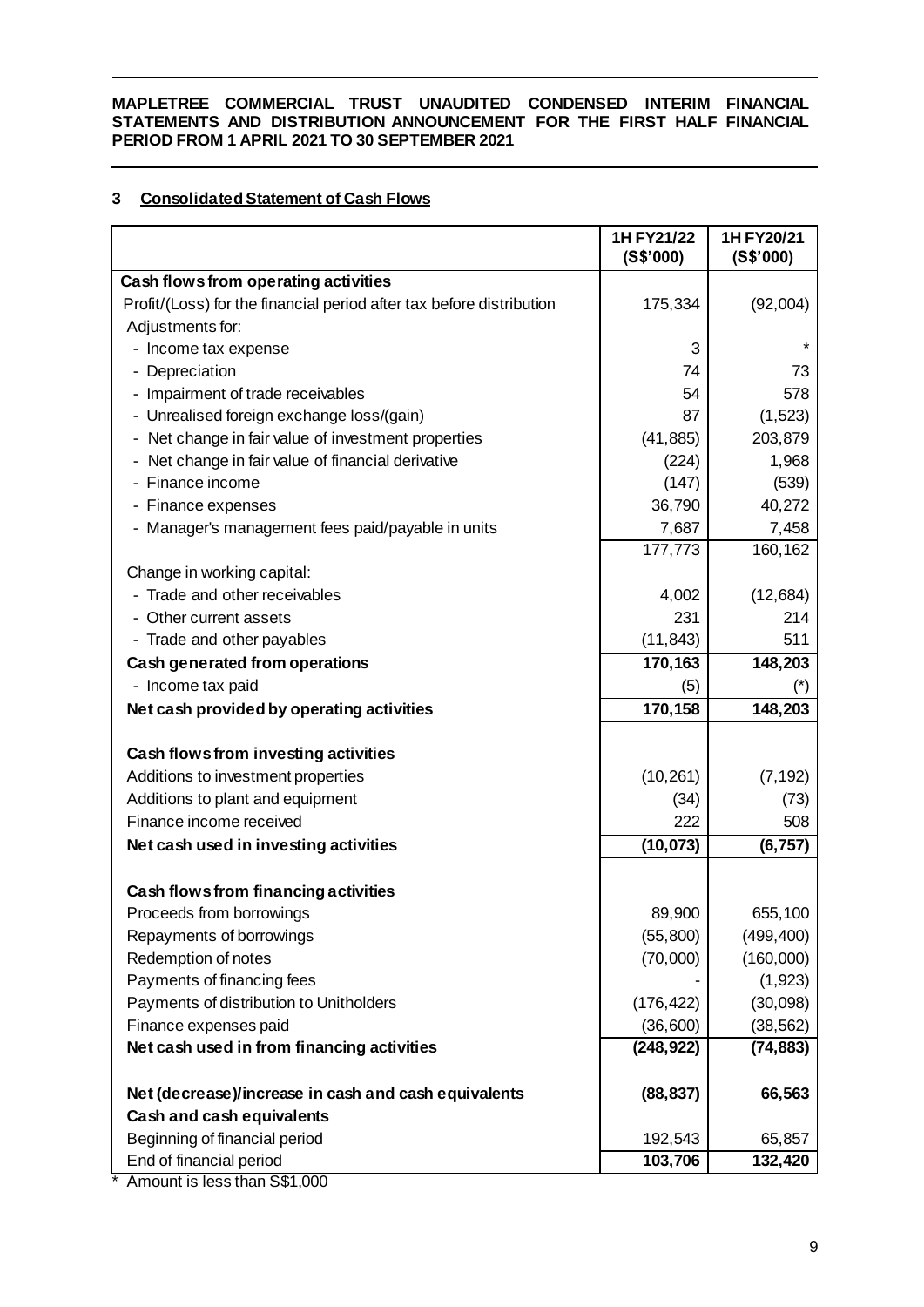# **4 Statements of Movements in Unitholders' Funds**

|                                                                                                                                                                                       |                                            | <b>Group</b>                                 | <b>MCT</b>                                 |                                            |
|---------------------------------------------------------------------------------------------------------------------------------------------------------------------------------------|--------------------------------------------|----------------------------------------------|--------------------------------------------|--------------------------------------------|
|                                                                                                                                                                                       | 1H FY21/22<br>(S\$'000)                    | 1H FY20/21<br>(S\$'000)                      | 1H FY21/22<br>(S\$'000)                    | 1H FY20/21<br>(S\$'000)                    |
| <b>OPERATIONS</b>                                                                                                                                                                     |                                            |                                              |                                            |                                            |
| Balance at beginning of<br>financial period                                                                                                                                           | 1,767,720                                  | 1,867,403                                    | 1,805,715                                  | 1,880,524                                  |
| Profit/(Loss) for the financial<br>period                                                                                                                                             | 175,334                                    | (92,004)                                     | 160,726                                    | (65, 245)                                  |
| Distributions to Unitholders                                                                                                                                                          | (176, 422)                                 | (30,098)                                     | (176, 422)                                 | (30,098)                                   |
| <b>Balance at end of financial</b><br>period                                                                                                                                          | 1,766,632                                  | 1,745,301                                    | 1,790,019                                  | 1,785,181                                  |
| <b>UNITHOLDERS'</b><br><b>CONTRIBUTION</b><br><b>Balance at beginning of</b><br>financial period<br>Movement during the financial<br>period                                           | 3,959,140                                  | 3,942,864                                    | 3,959,140                                  | 3,942,864                                  |
| - Manager's management fees<br>paid in units                                                                                                                                          | 10,687                                     | 11,629                                       | 10,687                                     | 11,629                                     |
| <b>Balance at end of financial</b><br>period                                                                                                                                          | 3,969,827                                  | 3,954,493                                    | 3,969,827                                  | 3,954,493                                  |
| <b>HEDGING RESERVE</b><br><b>Balance at beginning of</b><br>financial period<br>Fair value loss<br>Reclassification to profit or loss<br><b>Balance at end of financial</b><br>period | (17, 892)<br>(1,928)<br>8,095<br>(11, 725) | (23, 319)<br>(18, 249)<br>6,145<br>(35, 423) | (12, 400)<br>(1, 157)<br>5,821<br>(7, 736) | (18, 642)<br>(9,648)<br>5,090<br>(23, 200) |
| <b>Total Unitholders' funds at</b><br>end of financial period                                                                                                                         | 5,724,734                                  | 5,664,371                                    | 5,752,110                                  | 5,716,474                                  |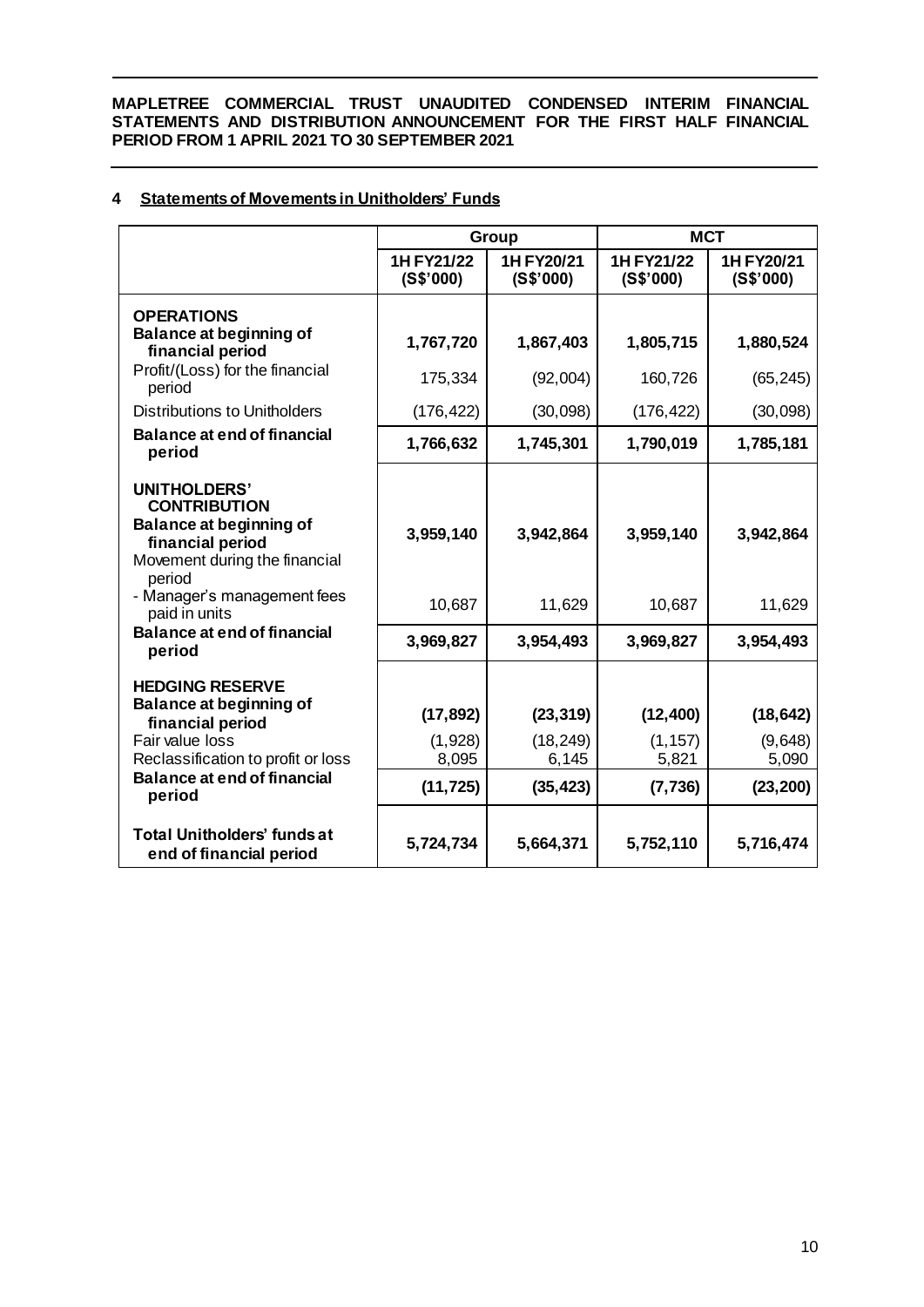# **5 Notes to the Condensed Interim Financial Statements**

### **5.1 Basis of Preparation**

The condensed interim financial statements for the six months ended 30 September 2021 have been prepared in accordance with Singapore Financial Reporting Standards (International) ("SFRS(I)") 1-34 *Interim Financial Reporting* issued by the Accounting Standards Council Singapore. The condensed interim financial statements do not include all the information required for a complete set of financial statements. However, selected explanatory notes are included to explain events and transactions that are significant to an understanding of the changes in MCT's and the Group's financial positions and the Group's performance since the most recent audited annual financial statements for the financial year ended 31 March 2021.

The condensed interim financial statements are presented in Singapore Dollars ("S\$"), which is MCT's functional currency and rounded to the nearest thousand, unless otherwise stated.

The accounting policies adopted and methods of computation applied are consistent with those used in the audited financial statements for the financial year ended 31 March 2021, except for the adoption of new and amended standards as set out in Note 5.2.

In preparing the condensedinterim financial statements, the Manager has exercisedits judgement, and made estimates and assumptions in the process of applying the Group's accounting policies. The estimates and underlying assumptions are reviewed on an ongoing basis. Revisions to accounting estimates are recognised in the period in which the estimates are revised and in any future periods affected. Actual results may differ from these estimates.

The area involving a higher degree of judgement, where estimates and assumptions are significant to the condensed interim financial statements is disclosed in Note 5.5 – Investment Properties.

# **5.2 New and Amended StandardsAdopted by the MCT Group**

The Group has adopted new or amended SFRS(I)s and Interpretations to SFRS(I)s ("INT SFRS(I)") that are mandatory for application from 1 April 2021. The adoption of these new or amended SFRS(I)s and INT SFRS(I)s did not result in substantial changes to the Group's accounting policies and hadno material effect on the amounts reported for the current or priorfinancial period.

The Group has adopted the principles of the Interest Rate Benchmark Reform (Amendments to SFRS(I) 9, SFRS(I) 39 and SFRS(I) 7). The Manager is currently overseeing and monitoring the Group's IBOR reform transition, which includes assessing the impact of existing IBOR related financial products and executing amendments required as a result of IBOR reform with its counterparties.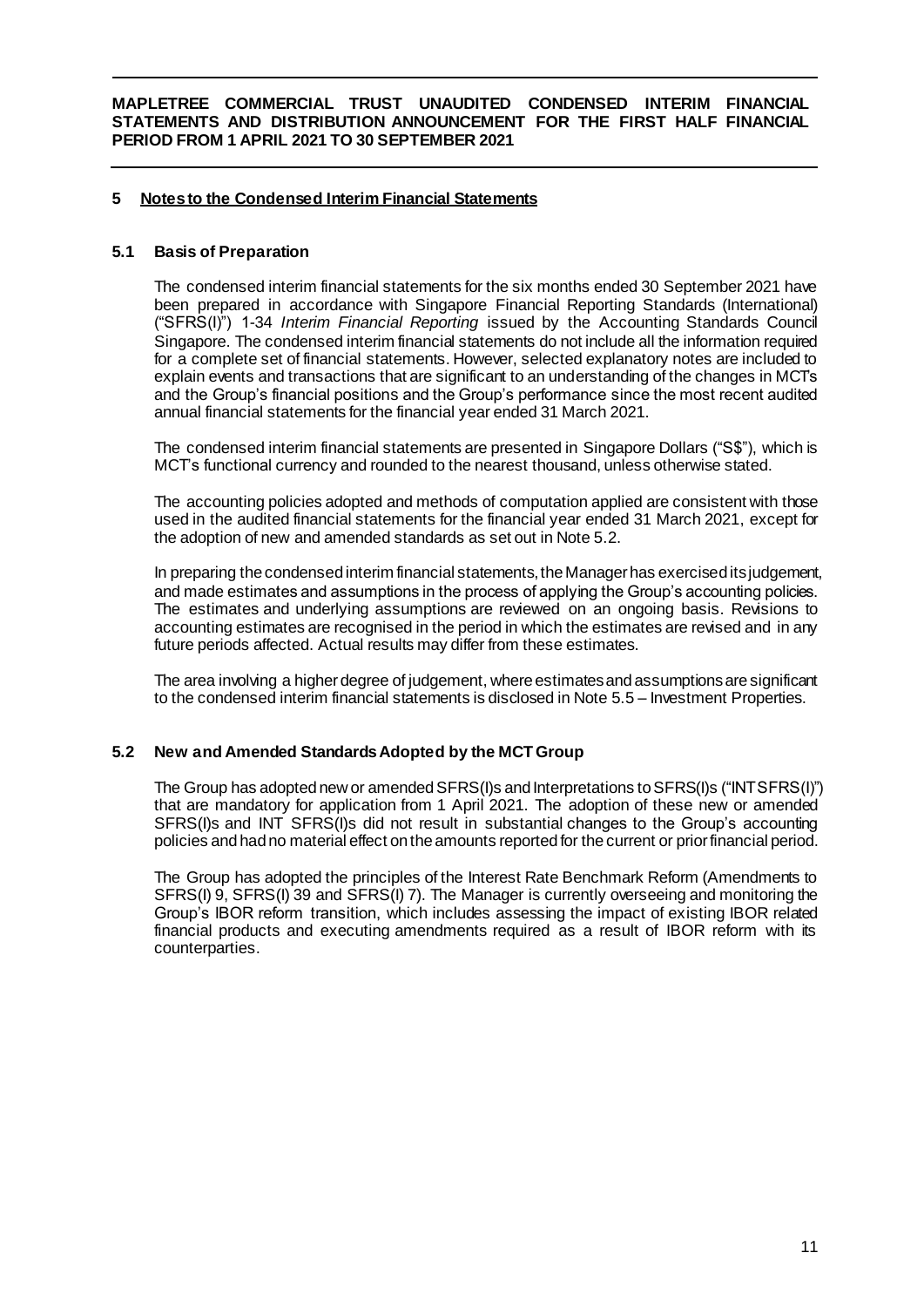# **5.3 Gross Revenue**

|                        | Group                   |                         |  |
|------------------------|-------------------------|-------------------------|--|
|                        | 1H FY21/22<br>(S\$'000) | 1H FY20/21<br>(S\$'000) |  |
| Gross rental income    | 224,090                 | 208,666                 |  |
| Car parking income     | 4,325                   | 3,271                   |  |
| Other operating income | 15,307                  | 6,734                   |  |
|                        | 243,722                 | 218,671                 |  |

Gross revenue include government grant income and government grant expenses. The government grant income relates to cash grant received from the Singapore Government as part of the COVID-19 relief measures. The corresponding disbursement to eligible tenants are recorded as government grant expenses. The Group has fully passed through all government grant, as mandated by the Government, in the form of rental rebates and rental waiver to eligible tenants.

# **5.4 EarningsPer Unit ("EPU") and Distribution Per Unit ("DPU")**

|                                                           | Group         |               |  |
|-----------------------------------------------------------|---------------|---------------|--|
|                                                           | 1H FY21/22    | 1H FY20/21    |  |
| Weighted average number of units                          | 3,319,681,688 | 3,312,118,840 |  |
| EPU <sup>1</sup> (cents) – basic and diluted <sup>2</sup> | 5.28          | (2.78)        |  |
| Number of units in issue at end of financial period       | 3,321,267,783 | 3,313,936,403 |  |
| DPU (cents)                                               | 4.39          | 4.17          |  |

<sup>1</sup> In computing the EPU, profit/(loss) after tax for the financial period and the weighted average number of units at the end of the financial period are used.

 $2$  Diluted EPU is the same as the basic EPU as there are no dilutive instruments in issue during the financial period.

# **5.5 Investment Properties**

|                                                  | Group                                |            |                          | MCT                      |
|--------------------------------------------------|--------------------------------------|------------|--------------------------|--------------------------|
|                                                  | 30 Sep 2021 31 Mar 2021<br>(S\$'000) | (S\$'000)  | 30 Sep 2021<br>(S\$'000) | 31 Mar 2021<br>(S\$'000) |
| <b>Completed investment properties</b>           |                                      |            |                          |                          |
| Beginning of financial period/year               | 8,737,000                            | 8,920,000  | 7,202,000                | 7,360,000                |
| Additions                                        | 7,962                                | 13,850     | 7,807                    | 13,393                   |
| Change in fair value of investment<br>properties | 39,038                               | (196, 850) | 23,193                   | (171, 393)               |
| End of financial period/year                     | 8,784,000                            | 8,737,000  | 7,233,000                | 7,202,000                |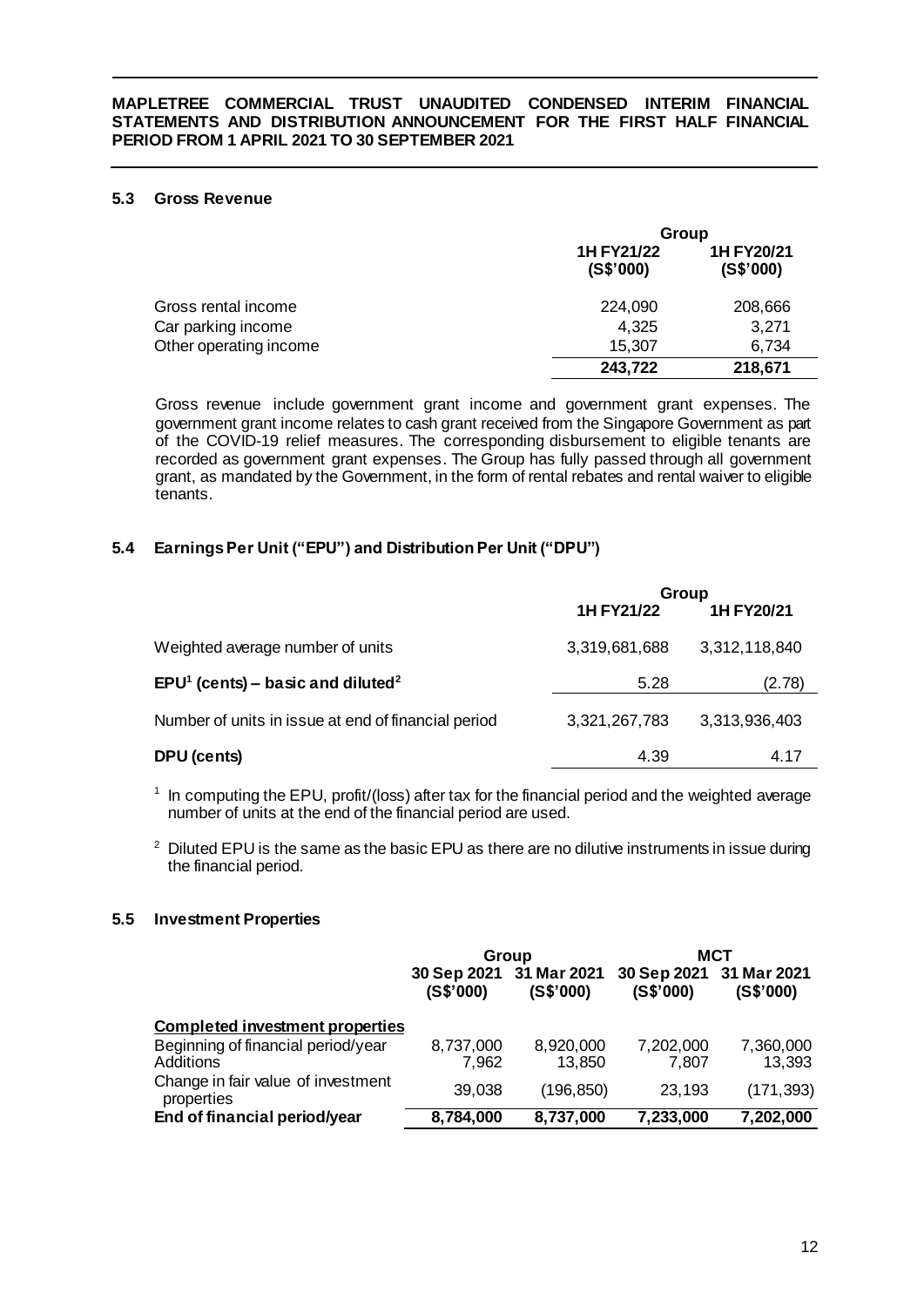# **5.5 Investment Properties** (continued)

The Group's investment properties are measured at fair value based on valuations performed by independent professional valuers at least once a year, or more frequently if required. Under the Monetary Authority of Singapore's Property Funds Guideline, a valuer should not value the same property for more than two consecutive financial years. Accordingly, there was a change of valuers during this financial period.

As at 30 September 2021, the carrying amounts of the investment properties were based on independent valuations conducted by CBRE Pte. Ltd. ("CBRE") for VivoCity and Jones Lang LaSalle Property Consultants Pte Ltd for MBC I and II, mTower, Mapletree Anson and MLHF, whereas as at 31 March 2021, the valuations were conducted by Savills Valuation and Professional Services (S) Pte. Ltd. for VivoCity and CBRE for MBC I and II, mTower, Mapletree Anson and MLHF.

SFRS(I) 13 *Fair Value Measurement* establishes a fair value hierarchy that categorises the fair values into three levels based on the inputs used in the valuation techniques when measuring the fair value of assets and liabilities.

- Level 1 quoted prices (unadjusted) in active markets for identical assets or liabilities;
- Level 2 inputs other than quoted prices included within Level 1 that are observable for the asset or liability, either directly (i.e. as prices) or indirectly (i.e. derived from prices); and
- Level 3 inputs for the asset that are not based on observable market data (unobservable inputs).

The fair value of the Group's investment properties is classified within Level 3 of the fair value measurement hierarchy. The following table presents the valuation techniques and key unobservable inputs that were used:

| <b>Valuation techniques</b> | Key unobservable inputs <sup>1</sup> | Range of unobservable inputs                             |
|-----------------------------|--------------------------------------|----------------------------------------------------------|
| Income capitalisation       | Capitalisation rate                  | $3.35\% - 4.85\%$<br>(31 March 2021: 3.50% - 4.85%)      |
| Discounted cash flow        | Discount rate                        | $6.50\% - 7.25\%$<br>(31 March 2021: 6.50% - 7.25%)      |
| Direct comparison           | Adjusted price per square feet       | Not applicable <sup>2</sup><br>(31 March 2021: S\$2,564) |

 $<sup>1</sup>$  An increase in the capitalisation rate or discount rate would result in a decrease in fair value of</sup> the investment properties, while an increase in the adjusted price per square feet would result in an increase in the fair value of the investment properties.

 $2$  In the current financial period, the direct comparison approach was not considered as one of its valuation techniques by the independent valuer. The change in valuation techniques has not resulted in a material impact on the valuation of the investment property.

The Manager is of the view that the valuation methods and estimates adopted and considered by the professional valuers are reflective of the current market conditions.

The independent valuers have highlighted that with the heightened uncertainty resulting from the COVID-19 outbreak, a higher degree of caution should be exercised when relying upon their valuation. The valuations are based on the information available as at the date of valuation. Values and incomes may change more rapidly and significantly than during normal market conditions.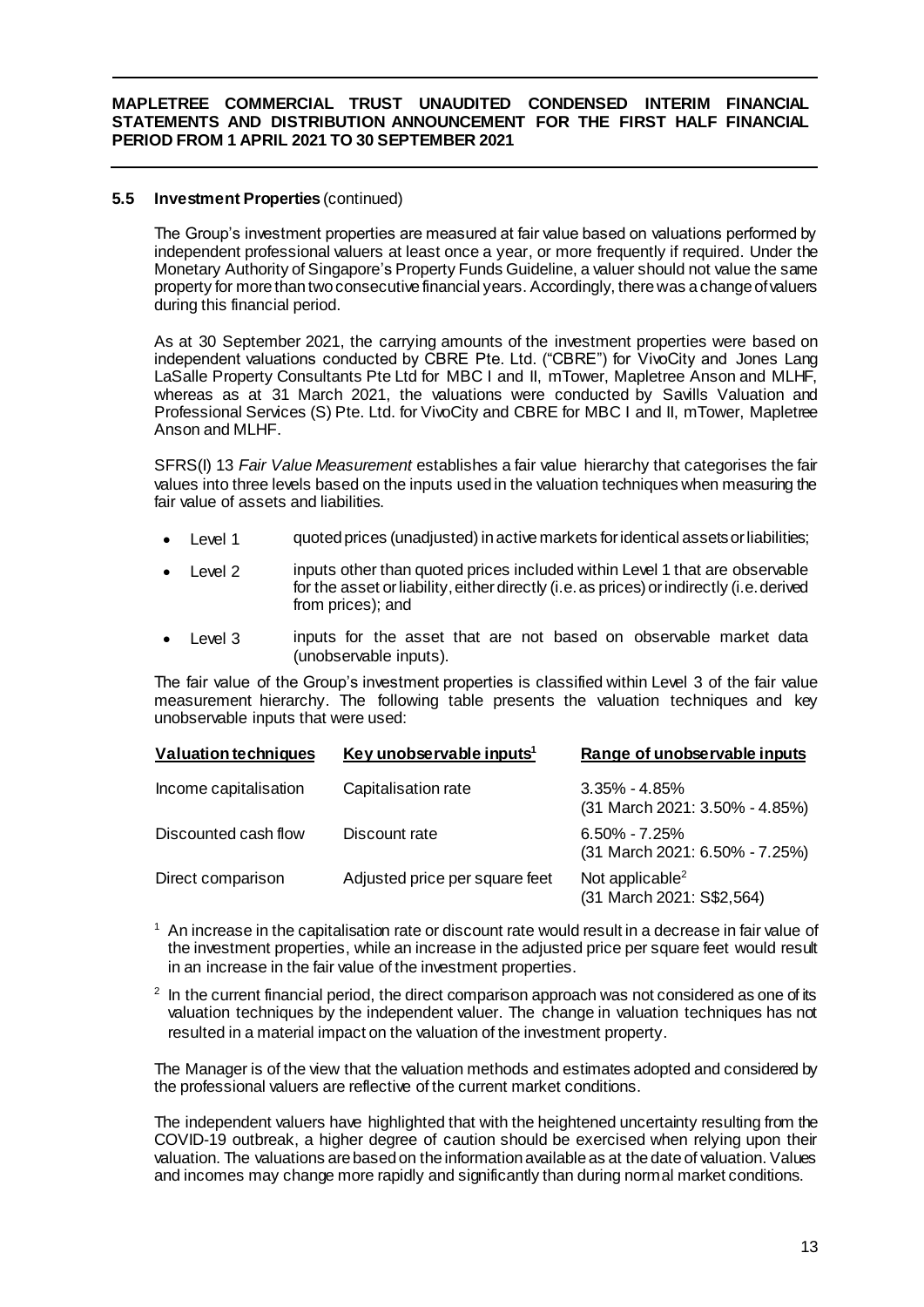# **5.6 Borrowings and Loans from a Subsidiary**

|                                                             |                          | Group                    | MCT                      |                          |
|-------------------------------------------------------------|--------------------------|--------------------------|--------------------------|--------------------------|
|                                                             | 30 Sep 2021<br>(S\$'000) | 31 Mar 2021<br>(S\$'000) | 30 Sep 2021<br>(S\$'000) | 31 Mar 2021<br>(S\$'000) |
| <u>Borrowings</u>                                           |                          |                          |                          |                          |
| <b>Current</b>                                              |                          |                          |                          |                          |
| Bank loans (unsecured)                                      | 264,000                  |                          | 264,000                  |                          |
| Medium term notes                                           |                          | 70,000                   |                          |                          |
| Transaction costs to be amortised                           | (267)                    |                          | (267                     |                          |
|                                                             | 263,733                  | 70,000                   | 263,733                  |                          |
| Non-current                                                 |                          |                          |                          |                          |
| Bank loans (unsecured)                                      | 1,803,000                | 2,032,900                | 1,165,000                | 1,394,900                |
| Medium term notes                                           | 935,801                  | 935,714                  |                          |                          |
| Transaction costs to be amortised                           | (7, 389)                 | (8,989)                  | (2,761)                  | (3,826)                  |
|                                                             | 2,731,412                | 2,959,625                | 1,162,239                | 1,391,074                |
| <u>Loans from a subsidiary</u>                              |                          |                          |                          |                          |
| Current                                                     |                          |                          |                          |                          |
| Loans from a subsidiary                                     |                          |                          |                          | 70,000                   |
| Transaction costs to be amortised                           |                          |                          |                          |                          |
|                                                             | -                        |                          |                          | 70,000                   |
|                                                             |                          |                          |                          |                          |
| Non-current                                                 |                          |                          | 935,801                  |                          |
| Loans from a subsidiary<br>Transaction cost to be amortised |                          |                          | (1,758)                  | 935,714<br>(1,950)       |
|                                                             |                          |                          | 934,043                  | 933,764                  |
|                                                             |                          |                          |                          |                          |
| Total borrowings <sup>1</sup>                               | 2,995,145                | 3,029,625                | 2,360,015                | 2,394,838                |

\* Amount is less than S\$1,000

<sup>1</sup> The total gross borrowings after taking into account the CCIRS of principal amount of S\$100.0 million to hedge the JPY8.7 billion floating rate notes is S\$2,997.0 million as at 30 September 2021 and S\$3,032.9 million as at 31 March 2021.

#### (a) Ratios

|                                        |                          | <b>Group</b>             |
|----------------------------------------|--------------------------|--------------------------|
|                                        | 30 Sep 2021<br>(S\$'000) | 31 Mar 2021<br>(S\$'000) |
| Total gross borrowings                 | 2,997,000                | 3,032,900                |
| Total deposited property               | 8,904,730                | 8,950,584                |
| Aggregate leverage                     | 33.7%                    | 33.9%                    |
| Interest coverage ("ICR") <sup>1</sup> | 4.8 times                | 4.4 times                |
| Adjusted ICR <sup>2</sup>              | 4.8 times                | 4.4 times                |

<sup>1</sup> Computed by dividing the trailing 12 months earnings before interest, tax, depreciation and amortisation (excluding effects of any fair value changes of derivatives and investment properties, and foreign exchange translation), by the trailing 12 months interest expense and borrowing-related fees.

 $2$  The Adjusted ICR is the same as the ICR as there are no hybrid securities issued by the Group.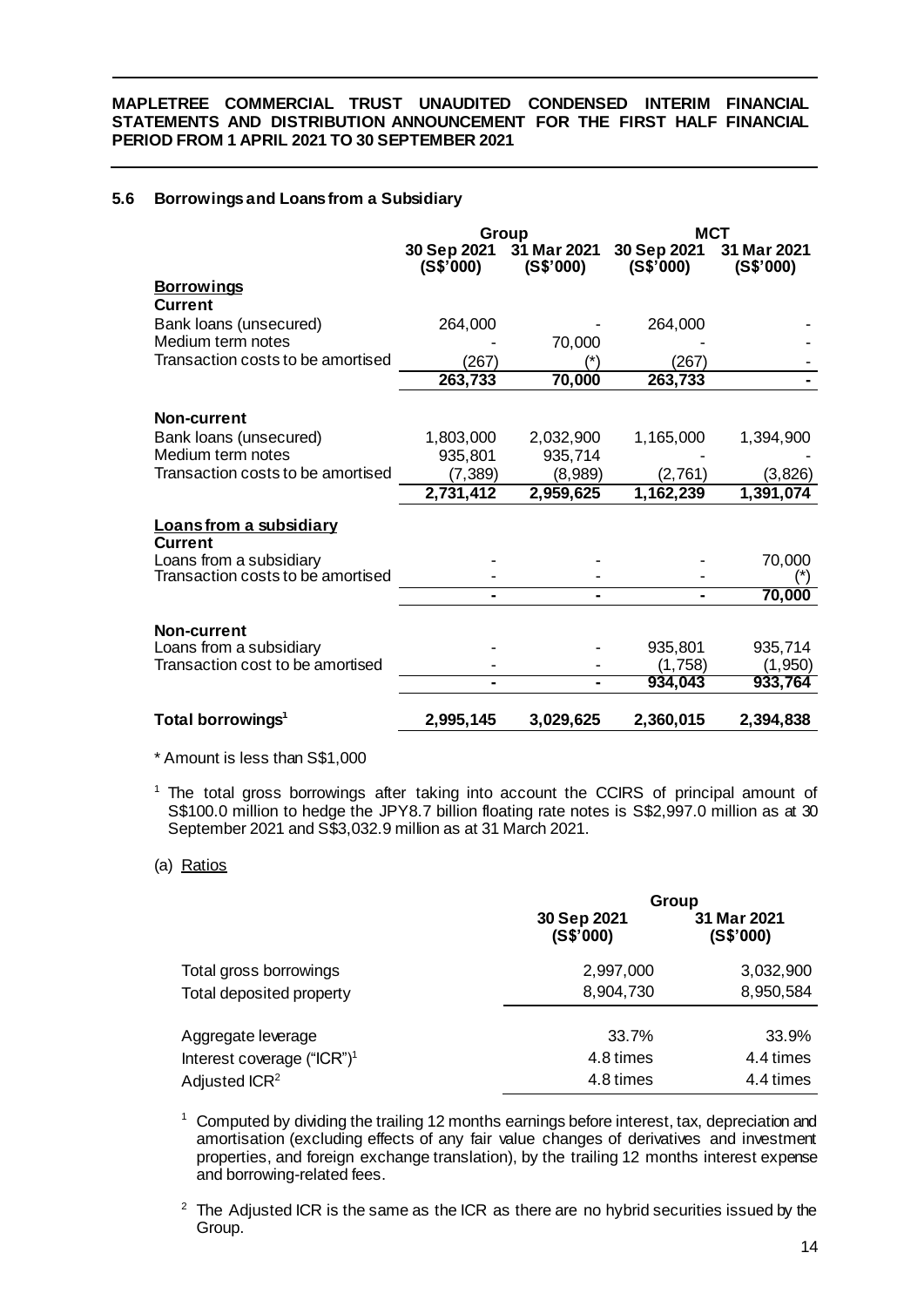# **5.6 Borrowings and Loans from a Subsidiary** (continued)

### (b) Undrawn Committed Borrowing Facilities

|                          |                          | <b>Group and MCT</b>     |  |  |
|--------------------------|--------------------------|--------------------------|--|--|
|                          | 30 Sep 2021<br>(S\$'000) | 31 Mar 2021<br>(S\$'000) |  |  |
| Expiring beyond one year | 342,000                  | 426,100                  |  |  |
|                          |                          |                          |  |  |

# **5.7 Units in Issue**

|                                                            | <b>Group and MCT</b> |                     |  |
|------------------------------------------------------------|----------------------|---------------------|--|
|                                                            | 1H FY21/22<br>'000   | 1H FY20/21<br>'000' |  |
| Units at beginning of financial period                     | 3,316,204            | 3,307,510           |  |
| Units issued as settlement of Manager's<br>management fees | $5,064^{\circ}$      | $6.426^2$           |  |
| Units at end of financial period <sup>3</sup>              | 3,321,268            | 3,313,936           |  |

- <sup>1</sup> On 10 May 2021 and 5 August 2021, new units were issued at an issue price of S\$2.1007 and S\$2.1473 per unit respectively as part payment of Manager's base fees for the period from 1 January 2021 to 30 June 2021 and Manager's performance fees for FY20/21.
- <sup>2</sup> On 6 May 2020 and 5 August 2020, new units were issued at an issue price of S\$1.7686 and S\$1.9919 per unit respectively as part payment of Manager's base fees for the period from 1 January 2020 to 30 June 2020 and Manager's performance fees for FY19/20.
- <sup>3</sup> There were no convertibles, treasury units and units held by its subsidiaries as at 30 September 2021 and 30 September 2020.

# **5.8 Net Asset Value ("NAV") and Net Tangible Asset ("NTA") Per Unit**

|                                                             |                                                         | Group                                           | MCT  |      |  |
|-------------------------------------------------------------|---------------------------------------------------------|-------------------------------------------------|------|------|--|
|                                                             |                                                         | 30 Sep 2021 31 Mar 2021 30 Sep 2021 31 Mar 2021 |      |      |  |
| Number of units in issue at<br>end of financial period/year | 3,321,267,783 3,316,204,049 3,321,267,783 3,316,204,049 |                                                 |      |      |  |
| NAV and NTA per unit <sup>1</sup> (S\$)                     | 1 72                                                    | 1 72                                            | 1 73 | 1.73 |  |

<sup>1</sup> NAV and NTA per unit are the same as there is no intangible asset as at 30 September 2021 and 31 March 2021.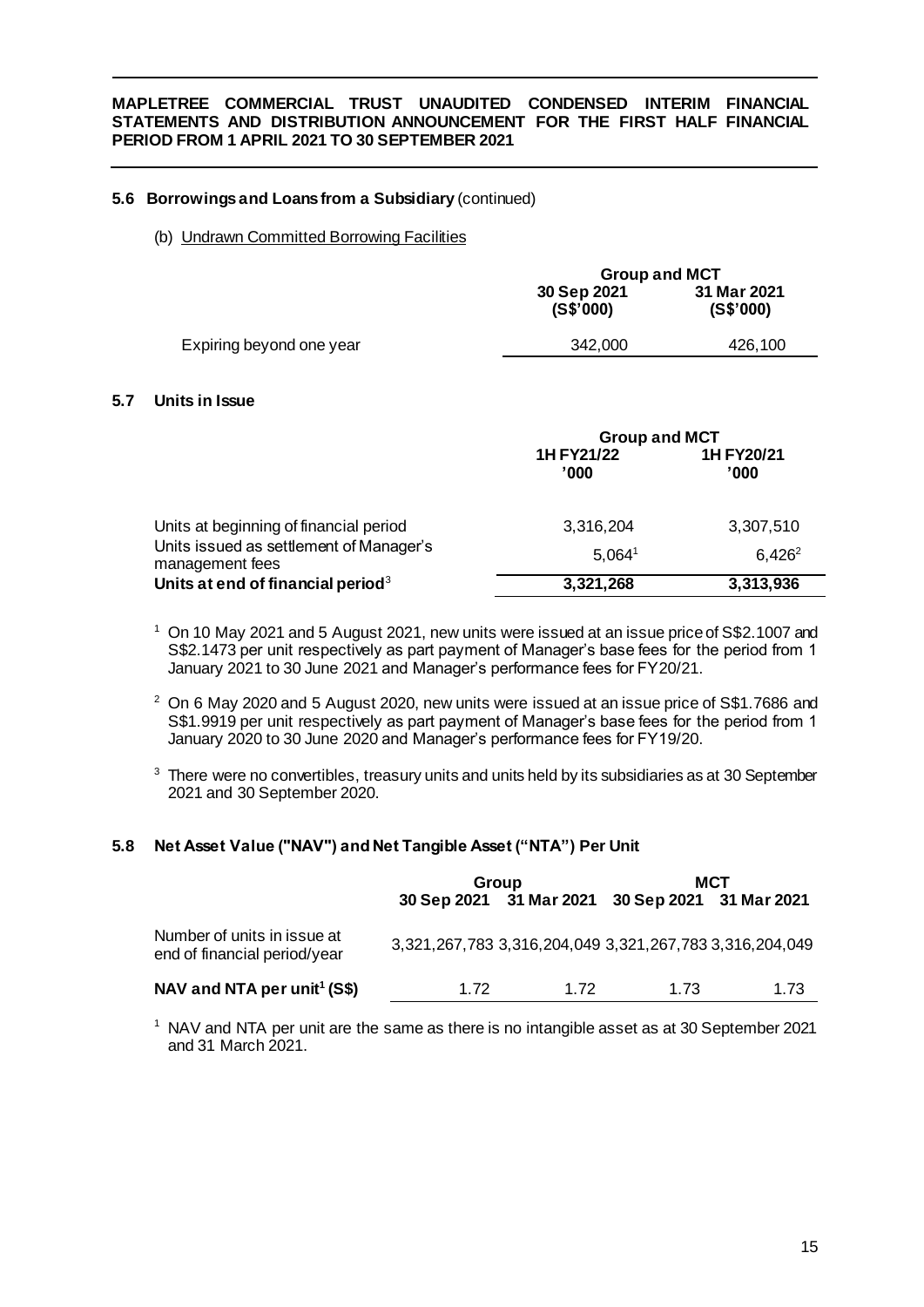# **5.9 Fair Value Measurement**

## (a) Derivative financial instruments

The following table presents derivative financial instruments measured at fair value and classified by level of the fair value measurement hierarchy:

|                                                          |                          | Group                    | MCT                      |                          |  |
|----------------------------------------------------------|--------------------------|--------------------------|--------------------------|--------------------------|--|
| Level 2                                                  | 30 Sep 2021<br>(S\$'000) | 31 Mar 2021<br>(S\$'000) | 30 Sep 2021<br>(S\$'000) | 31 Mar 2021<br>(S\$'000) |  |
| <b>Assets</b><br>Derivative financial instruments        |                          |                          |                          |                          |  |
| - IRS                                                    | 2,232                    | 2,071                    | 8,168                    | 9,621                    |  |
| - CCIRS                                                  | 4,920                    | 4,696                    | 4,920                    | 4,696                    |  |
|                                                          | 7,152                    | 6,767                    | 13,088                   | 14,317                   |  |
| Liabilities<br>Derivative financial instruments<br>- IRS | (13,957)                 | (19,963)                 | (15,904)                 | (22,021)                 |  |
|                                                          |                          |                          | (15,904)                 |                          |  |
|                                                          | (13,957)                 | (19,963)                 |                          | (22,021                  |  |

The fair value of the derivative financial instruments not traded in an active market is determined by using valuation techniques base on market conditions existing at each of the balance sheet date. The fair value of IRS are calculated as the present value of the estimated future cash flows. The fair value of the CCIRS is determined using quoted currency rates as at the balance sheet date.

#### (b) Other financial assets and liabilities

The carrying values of trade and other receivables, other current assets, trade and other payables, current borrowings and non-current borrowings, which are at variable market rates, approximate their fair values.

The carrying amount and fair value of the fixed rate non-current borrowings are as follow:

|                                                        |                          | <b>Carrying amount</b>   | Fair value               |                          |
|--------------------------------------------------------|--------------------------|--------------------------|--------------------------|--------------------------|
|                                                        | 30 Sep 2021<br>(S\$'000) | 31 Mar 2021<br>(S\$'000) | 30 Sep 2021<br>(S\$'000) | 31 Mar 2021<br>(S\$'000) |
| Group                                                  |                          |                          |                          |                          |
| Medium term notes (non-current)                        | 830,000                  | 830,000                  | 875,594                  | 871,640                  |
| <b>MCT</b><br>Loans from a subsidiary<br>(non-current) | 830,000                  | 830,000                  | 875,594                  | 871,640                  |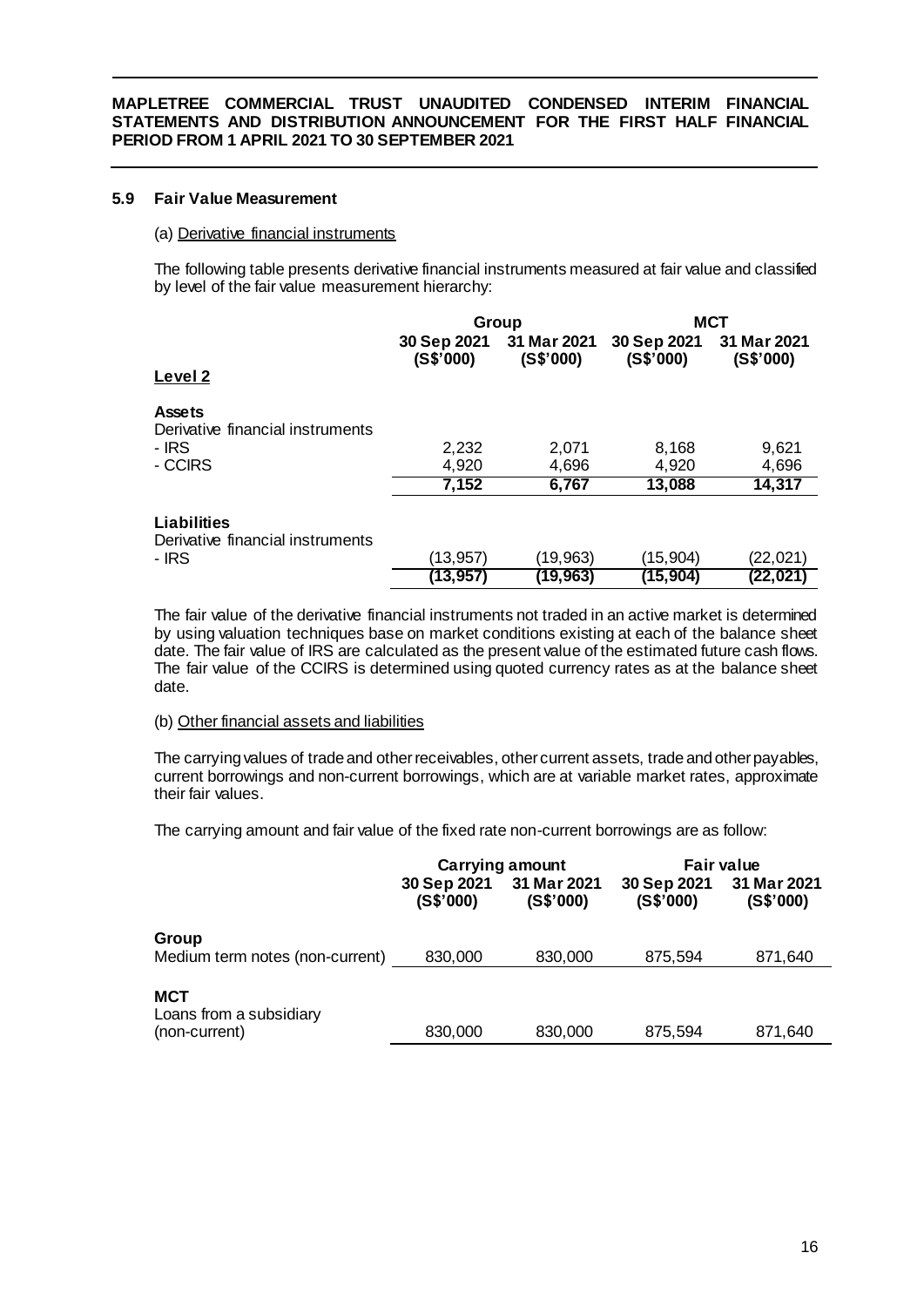# **5.10 Significant Related Party Transactions**

The following significant related party transactions took place at terms agreed between the parties:

|                                                                                                              | <b>Group</b>            |                         |
|--------------------------------------------------------------------------------------------------------------|-------------------------|-------------------------|
|                                                                                                              | 1H FY21/22<br>(S\$'000) | 1H FY20/21<br>(S\$'000) |
| Manager's management fees paid/payable to the Manager<br>Trustee's fees                                      | 18,719<br>520           | 18,239<br>531           |
| Property management fees paid/payable to the property                                                        |                         |                         |
| manager                                                                                                      | 9,868                   | 8,882                   |
| Staff costs paid/payable to the Property Manager<br>Rental and other related income received/receivable from | 5,721                   | 4,098                   |
| related parties                                                                                              | 6,453                   | 9,817                   |
| Finance income received/receivable from a related company                                                    |                         |                         |
| of the Manager                                                                                               |                         | 4                       |
| Other products and service fees paid/payable to related<br>parties                                           | 1,322                   | 1,336                   |
| Interest expenses, financing fees and fees related to the                                                    |                         |                         |
| issue of units paid/payable to a related party                                                               | 7,729                   | 8,604                   |

# **5.11 Segment Reporting**

The Manager monitors and assess the performance of the individual property within the Group's portfolio. This forms the basis of identifying the operating segments of the Group.

The segment information by the reportable segments for the reporting period and comparative period are as follow:

# **(a) Segment Revenue and Results**

*For the financial period ended 30 September 2021*

|                                                                                                                                                                             | <b>Mapletree</b>       |                         |                     |                    |                          |                                                                |
|-----------------------------------------------------------------------------------------------------------------------------------------------------------------------------|------------------------|-------------------------|---------------------|--------------------|--------------------------|----------------------------------------------------------------|
|                                                                                                                                                                             | Viv oCity<br>(S\$'000) | <b>MBC</b><br>(S\$'000) | mTower<br>(S\$'000) | Anson<br>(S\$'000) | <b>MLHF</b><br>(S\$'000) | Total<br>(S\$'000)                                             |
| Gross revenue                                                                                                                                                               | 83,124                 | 107,471                 | 25,879              | 17,214             | 10,034                   | 243,722                                                        |
| Property operating expenses                                                                                                                                                 | (22, 666)              | (20, 087)               | (5,838)             | (3, 407)           | (1,869)                  | (53, 867)                                                      |
| Segment net property income                                                                                                                                                 | 60,458                 | 87,384                  | 20,041              | 13,807             | 8,165                    | 189,855                                                        |
| Finance income<br>Finance expenses<br>Manager's management fees<br>Trustee's fees<br>Other trust expenses<br>Foreign exchange loss<br>Net change in fair value of financial |                        |                         |                     |                    |                          | 147<br>(36, 790)<br>(18, 719)<br>(520)<br>(658)<br>(87)<br>224 |
| derivative                                                                                                                                                                  |                        |                         |                     |                    |                          |                                                                |
| Profit before tax and fair value change in<br>investment properties                                                                                                         |                        |                         |                     |                    |                          | 133,452                                                        |
| Net change in fair value of investment<br>properties                                                                                                                        | (8,306)                | 41,673                  | 4,565               | 2,932              | 1,021                    | 41,885                                                         |
| Profit for the financial period before tax<br>Income tax expense                                                                                                            |                        |                         |                     |                    |                          | 175,337<br>(3)                                                 |
| Profit for the financial period after tax<br>before distribution                                                                                                            |                        |                         |                     |                    |                          | 175,334                                                        |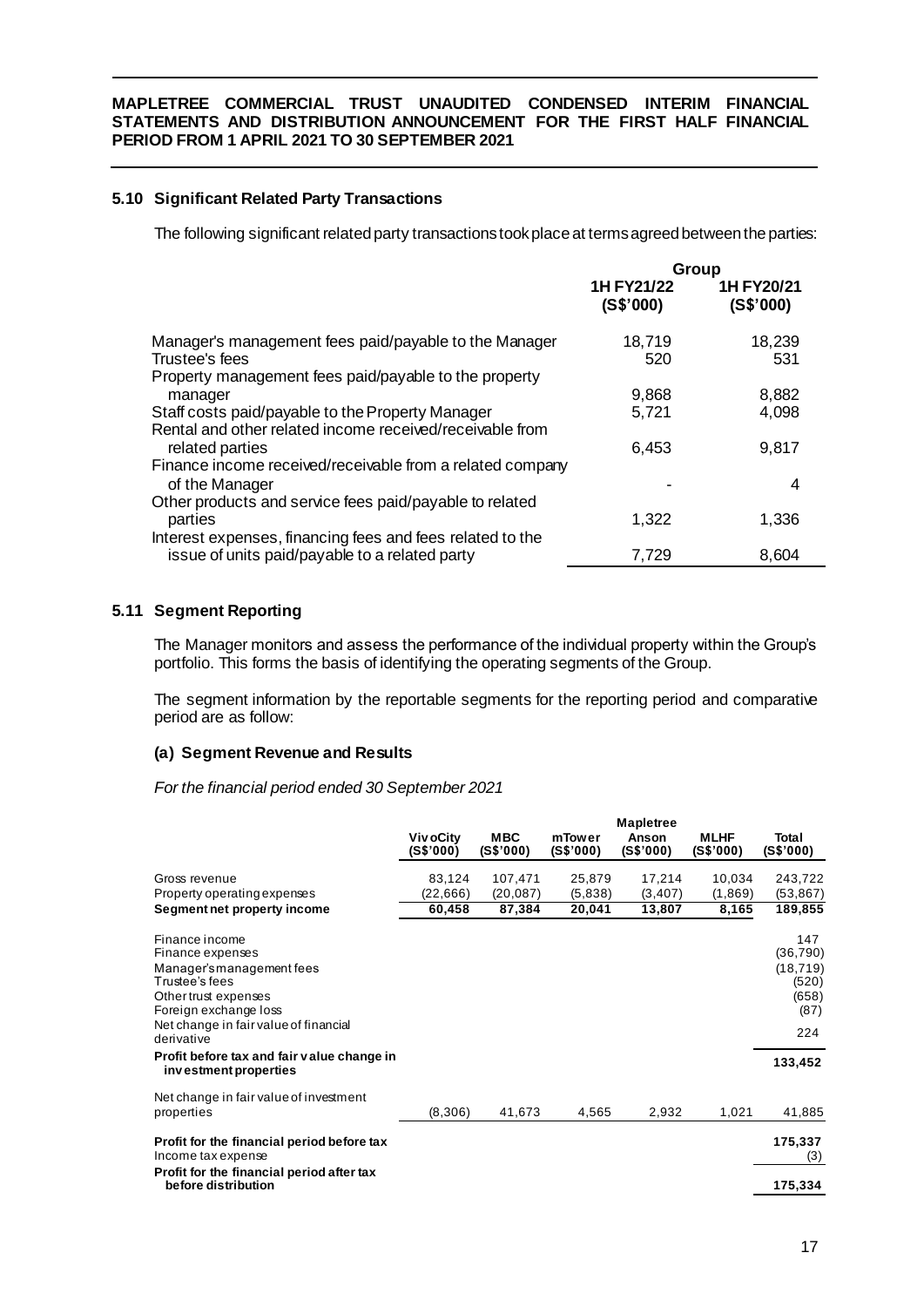# **5.11 Segment Reporting** (continued)

# **(a) Segment Revenue and Results** (continued)

*For the financial period ended 30 September 2020*

|                                                                                                                                                                                                                                                               | <b>Mapletree</b> |            |           |           |             |                                                                                |  |  |
|---------------------------------------------------------------------------------------------------------------------------------------------------------------------------------------------------------------------------------------------------------------|------------------|------------|-----------|-----------|-------------|--------------------------------------------------------------------------------|--|--|
|                                                                                                                                                                                                                                                               | <b>VivoCity</b>  | <b>MBC</b> | mTower    | Anson     | <b>MLHF</b> | Total                                                                          |  |  |
|                                                                                                                                                                                                                                                               | (S\$'000)        | (S\$'000)  | (S\$'000) | (S\$'000) | (S\$'000)   | (S\$'000)                                                                      |  |  |
| Gross revenue                                                                                                                                                                                                                                                 | 64,829           | 105,795    | 21,220    | 16,966    | 9,861       | 218,671                                                                        |  |  |
| Property operating expenses                                                                                                                                                                                                                                   | (17,437)         | (19, 028)  | (5,634)   | (3,260)   | (1, 853)    | (47, 212)                                                                      |  |  |
| Segment net property income                                                                                                                                                                                                                                   | 47,392           | 86,767     | 15,586    | 13,706    | 8,008       | 171,459                                                                        |  |  |
| Finance income<br>Finance expenses<br>Manager's management fees<br>Trustee's fees<br>Other trust expenses<br>Foreign exchange gain<br>Net change in fair value of financial derivative<br>Profit before tax and fair value change in<br>investment properties |                  |            |           |           |             | 539<br>(40, 272)<br>(18, 239)<br>(531)<br>(636)<br>1,523<br>(1,968)<br>111,875 |  |  |
| Net change in fair value of investment<br>properties                                                                                                                                                                                                          | (117, 059)       | (31, 992)  | (30, 547) | (15, 133) | (9, 148)    | (203, 879)                                                                     |  |  |
| Loss for the financial period before tax<br>Income tax expense                                                                                                                                                                                                |                  |            |           |           |             | (92,004)<br>$(*)$                                                              |  |  |
| Loss for the financial period after tax<br>before distribution                                                                                                                                                                                                |                  |            |           |           |             | (92, 004)                                                                      |  |  |

### **(b) Segment Assets and Liabilities**

|                                           |                        | <b>Mapletree</b>        |                     |                    |                          |                           |  |  |  |
|-------------------------------------------|------------------------|-------------------------|---------------------|--------------------|--------------------------|---------------------------|--|--|--|
|                                           | Viv oCity<br>(S\$'000) | <b>MBC</b><br>(S\$'000) | mTower<br>(S\$'000) | Anson<br>(S\$'000) | <b>MLHF</b><br>(S\$'000) | <b>Total</b><br>(S\$'000) |  |  |  |
| As at 30 September 2021<br>Segment assets |                        |                         |                     |                    |                          |                           |  |  |  |
| - Investment properties                   | 3,146,000              | 3,800,000               | 748,000             | 750,000            | 340,000                  | 8,784,000                 |  |  |  |
| - Plant and equipment                     | 104                    | 93                      | 20                  | 6                  | 3                        | 226                       |  |  |  |
| - Trade receivables                       | 1,574                  | 1,077                   | 438                 | 88                 | 43                       | 3,220                     |  |  |  |
|                                           | 3,147,678              | 3,801,170               | 748,458             | 750,094            | 340.046                  | 8,787,446                 |  |  |  |
| Unallocated assets                        |                        |                         |                     |                    |                          | 117,284                   |  |  |  |
| <b>Total assets</b>                       |                        |                         |                     |                    |                          | 8,904,730                 |  |  |  |
| Segment liabilities                       | 47,308                 | 17,982                  | 9,217               | 6,068              | 530                      | 81,105                    |  |  |  |
| Unallocated liabilities                   |                        |                         |                     |                    |                          | 3,098,891                 |  |  |  |
| <b>Total liabilities</b>                  |                        |                         |                     |                    |                          | 3,179,996                 |  |  |  |
| As at 31 March 2021<br>Segment assets     |                        |                         |                     |                    |                          |                           |  |  |  |
| - Investment properties                   | 3,148,000              | 3,761,000               | 742,000             | 747,000            | 339,000                  | 8,737,000                 |  |  |  |
| - Plant and equipment                     | 133                    | 98                      | 22                  | 10                 | 3                        | 266                       |  |  |  |
| - Trade receivables                       | 4,623                  | 2,089                   | 616                 | 81                 | 47                       | 7,456                     |  |  |  |
|                                           | 3,152,756              | 3,763,187               | 742,638             | 747,091            | 339,050                  | 8,744,722                 |  |  |  |
| Unallocated assets                        |                        |                         |                     |                    |                          | 205,862                   |  |  |  |
| Total assets                              |                        |                         |                     |                    |                          | 8,950,584                 |  |  |  |
| Segment liabilities                       | 48,728                 | 28,142                  | 10,728              | 7,046              | 588                      | 95,232                    |  |  |  |
| Unallocated liabilities                   |                        |                         |                     |                    |                          | 3,146,384                 |  |  |  |
| <b>Total liabilities</b>                  |                        |                         |                     |                    |                          | 3,241,616                 |  |  |  |
|                                           |                        |                         |                     |                    |                          |                           |  |  |  |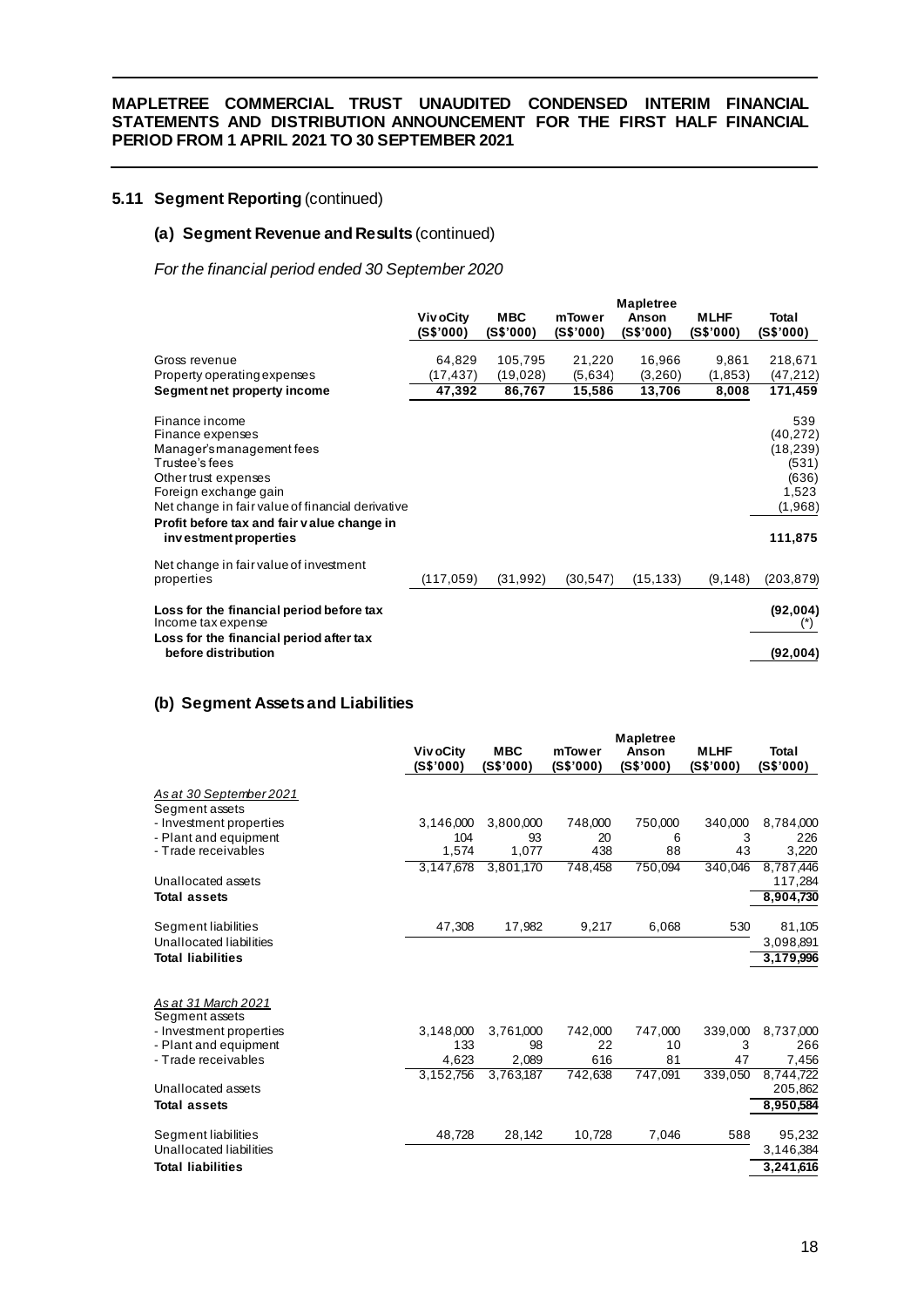# **OTHER INFORMATION**

#### **6. Review of the Condensed Interim Financial Statements**

The Statements of Financial Position of MCT and the Group as at 30 September 2021 and the related Consolidated Statement of Profit or Loss, Distribution Statement, Consolidated Statement of Comprehensive Income, Statements of Movements in Unitholders' Funds of MCT and the Group and the Consolidated Statement of Cash Flows for the six-month period then ended and the explanatory notes have not been audited or reviewed by the Group's auditors.

#### **7. Review of the Performance**

#### **1H FY21/22 versus 1H FY20/21**

Gross revenue was 11.5% higher at S\$243.7 million for 1H FY21/22 compared to 1H FY20/21. This was due to higher contribution across all properties. Excluding rental rebate, gross revenue was 0.8% higher at S\$261.3 million, mainly due to compensation sum received from pre-termination of leases, offset by lower rental income.

Revenue for VivoCity was S\$18.3 million higher than 1H FY20/21 mainly due to lower rental rebates granted to eligible tenants, the effects of step-up rents in existing leases, higher turnover rent, partly offset by lower rental income from restructured leases and longer downtime.

Revenue for mTower was S\$4.7 million higher than 1H FY20/21 mainly due to compensation sum received from pre-termination of leases, lower rental rebates granted to eligible retail tenants at ARC and the effect of step-up rents in existing leases, partly offset by lower rental income from longer downtime and negative rental reversion.

Revenue for MBC was S\$1.7 million higher than 1H FY20/21 mainly due to compensation sum received from pre-termination of leases, the effects of step-up rents in existing leases, lower rental rebates granted, positive rental reversion and higher carpark income, partly offset by lower rental income from lower occupancy.

Revenue for Mapletree Anson was S\$0.2 million higher than 1H FY20/21 mainly due to lower rental rebates granted and the effects of step-up rents in existing leases, offset by lower rental income from lower occupancy.

Revenue for MLHF was S\$0.2 million higher than 1H FY20/21 mainly due to the effects of step-up rent in existing leases.

Property operating expenses were 14.1% higher at S\$53.9 million compared to 1H FY20/21 mainly due to higher marketing and promotion expenses, property management fees, staff costs and property taxes, partly offset by lower provision for doubtful debts. The higher property taxes were mainly due to revised annual values assessed and property tax rebates received from the Government in 1H FY20/21. The corresponding property tax rebates were granted to eligible tenants in 4Q FY19/20.

Accordingly, net property income increased by 10.7% to S\$189.9 million for 1H FY21/22.

Finance expenses were 8.6% lower at S\$36.8 million for 1H FY21/22 compared to 1H FY20/21 mainly due to lower outstanding borrowings, lower interest rates on floating rate borrowings and lower interest rates from refinancing of fixed rate notes.

The unrealised foreign exchange (loss)/gain arose from the translation of the JPY MTN into MCTTC's functional currency in Singapore dollar and the net change in fair value of financial derivative relates to the revaluation of CCIRS entered into to hedge against any foreign exchange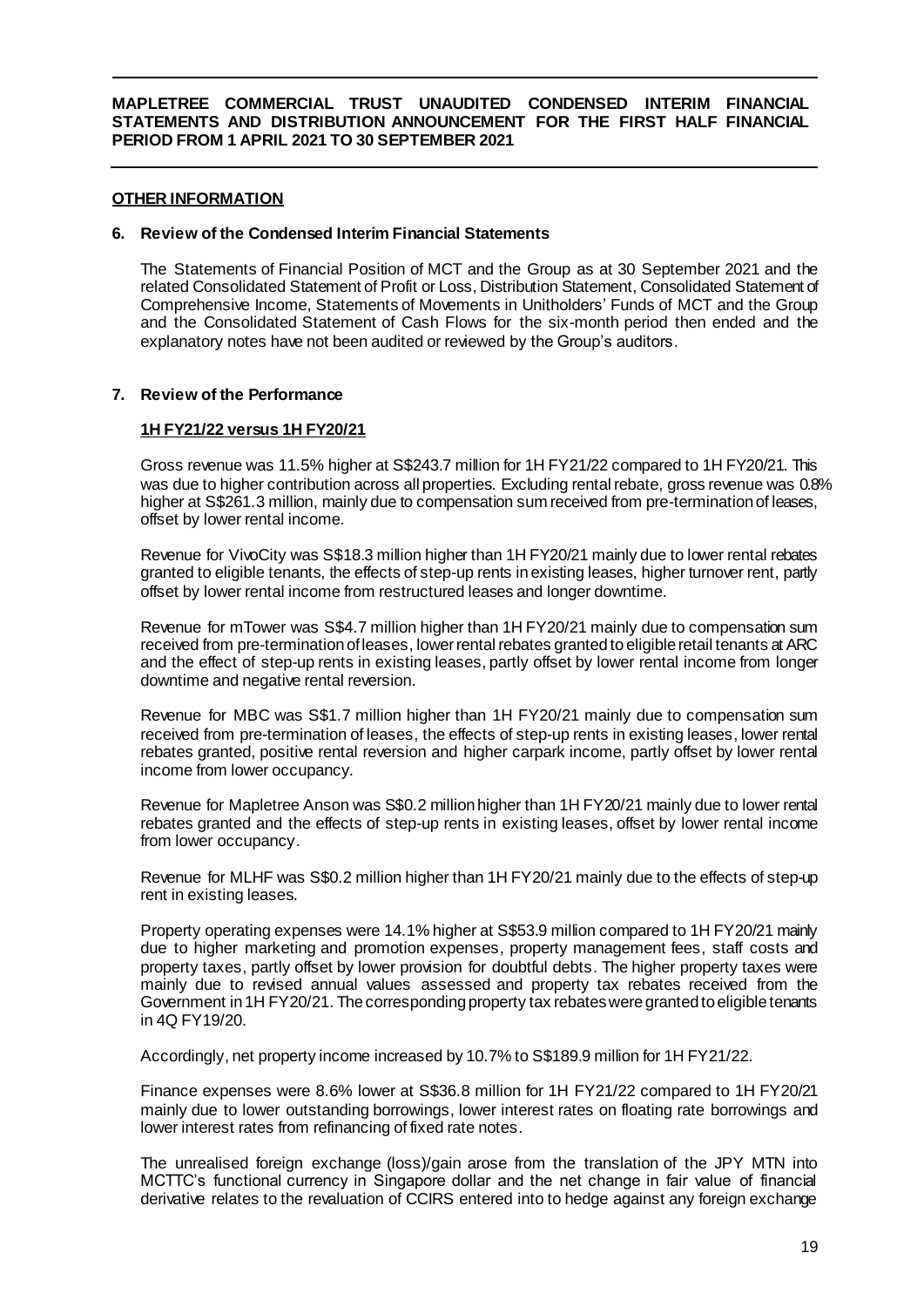exposure on the principal and interest payments. The unrealised foreign exchange (loss)/gain and net change in fair value of financial derivative have no impact on the distribution to Unitholders.

As a result of the above, profit before tax and fair value change in investment properties of S\$133.5 million for 1H FY21/22 was 19.3% higher compared to 1H FY20/21.

Income available for distribution for 1H FY21/22 was S\$146.5 million, after taking into account nontax deductible items and other adjustments. This was 18.7% higher compared to S\$123.4 million for 1H FY20/21. With the S\$15.0 million of retained cash released in 1H FY20/21, the amount available for distribution for 1H FY21/22 was 5.8% higher year-on-year.

#### **8. Variance between Actual and Forecast Results**

MCT has not disclosed any forecast to the market.

#### **9. Commentary on the competitive conditions of the industry in which the group operates and any known factors or events that may affect the group in the next reporting and the next 12 months**

Based on the Ministry of Trade and Industry's ("MTI") advanced GDP estimates, the Singapore economy grew by 6.5% on a year-on-year basis in the third quarter of 2021, moderating from the 15.2% growth recorded in the previous quarter. On a quarter-on-quarter seasonally adjusted annualised basis, the economy expanded by 0.8% in the third quarter of 2021, a reversal from the 1.4% contraction in the preceding quarter.

According to CBRE, recovery momentum for the retail market continued to be stalled by retightening measures throughout the quarter. There was recurring pressure on the submarkets that were affected by work-from-home measures and weak travel demand. Prime Rents in Orchard Road declined by 1.0% quarter-on-quarter to S\$34.20 per square foot per month in Q3 2021. Prime rents in the Suburban market continued to be healthier and increased by 0.5% quarter-on-quarter in Q3 2021 at S\$29.95 per square foot per month. Rents are likely to remain soft for the rest of 2021 with protracted tight measures and slow return of visitor arrivals. With the progressive easing of border restrictions in 2022 and higher vaccination rates, the retail market is poised to benefit with the improvement in economic activity and consumer sentiment, barring any unforeseen setbacks.

In the office market, re-tightening measures throughout the quarter had led to work-from-home as the default working arrangement. As the pandemic evolves into an endemic, this paved the way for firms to adopt a hybrid-working model while assessing their space requirements. This may eventually result in space being returned to the market. Nonetheless, CBRE noted that technology and non-banking financial services firms have continued to spur leasing activities on the back of tight vacancy particularly within the Grade A (Core CBD) market. Grade A (Core CBD) rents expanded by 1.4% quarter-on-quarter to S\$10.65 per square foot per month in Q3 2021 while Grade B (Core CBD) rents maintained at S\$7.75 per square foot per month for the same period. Underpinned by tight vacancy, the outlook for the office market looks positive. Coupled with the limited number of options over the next three years and growth in demand from the technology sector, CBRE expects further rental improvement in the mid-term.

In the business park market, consolidation and downsizing efforts were observed as firms also started to adopt the hybrid-working model. However, the technology, pharmaceutical, e-commerce and gaming industries were actively seeking space in the business park market. On the back of stronger demand and prevailing tight vacancy in the City Fringe submarket, City Fringe rents rose 0.9% quarter-on-quarter to S\$5.85 per square foot per month in Q3 2021 while rents in the Rest of Island submarket remained at S\$3.65 per square foot per month for the same period. Going forward, most of the supply pipeline is concentrated within the Rest of Island submarket. This could potentially exert more downward pressure on rents in this submarket. On the flip side, the limited availability of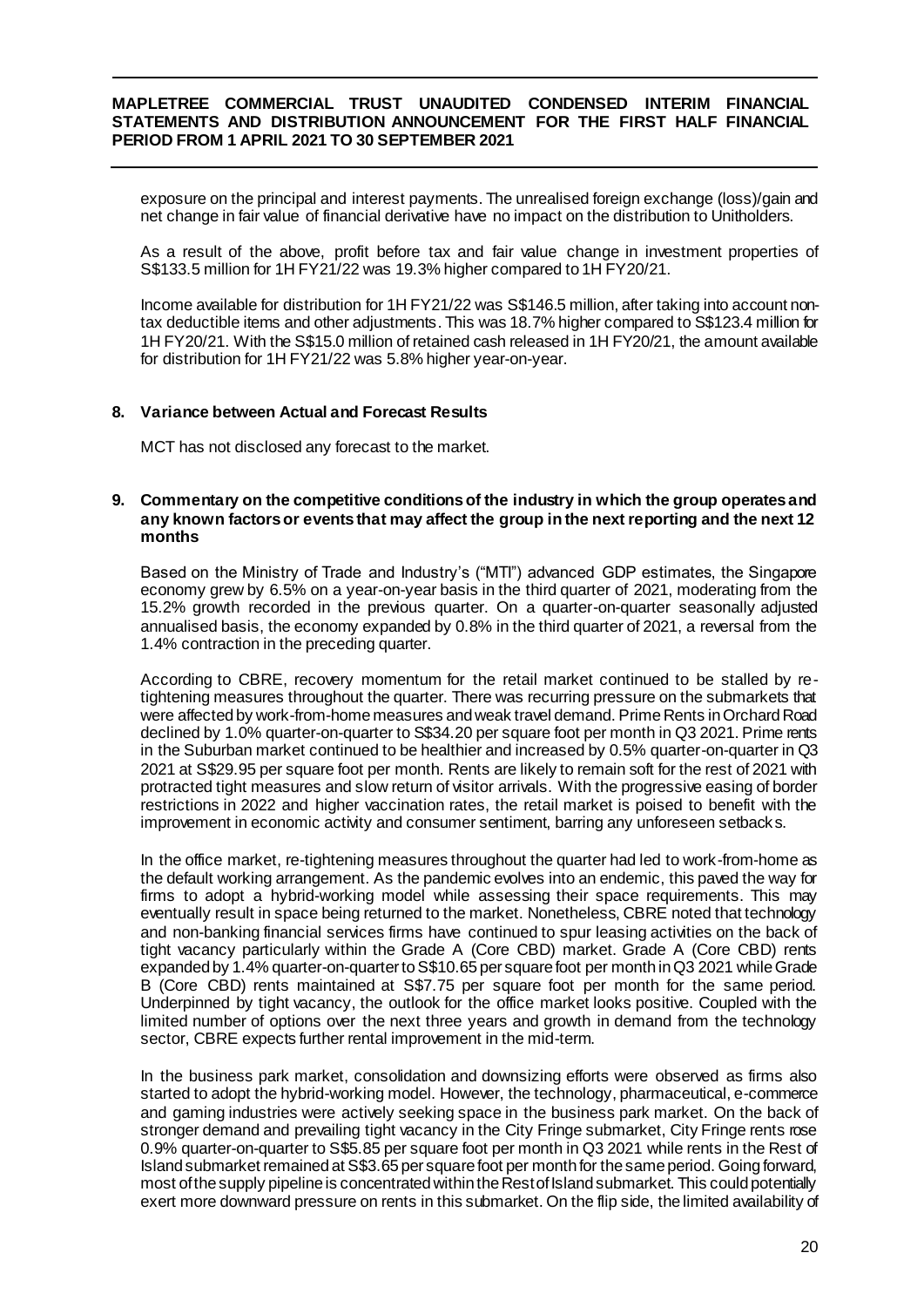options within the City Fringe submarket, coupled with the strong demand for space, are likely to drive rental expectations upwards in this submarket.

Notwithstanding the updated requirements for safe management measures at workplaces and crowd controls announced by the Government, as well as the high vaccination rate achieved by Singapore, there are continued uncertainties posed by COVID-19. These include economic uncertainties, continued border closures, work-from-home directives and social distancing measures, as well as lower prospective demand for commercial space. Potential challenges could also arise when the COVID-19 impact hits in full force after the end of Government support.

MCT's focus remains to maintain a healthy portfolio occupancy and sustainable rental income. As Singapore makes further progress in inoculating the population and transits to an endemic new normal, we will continue to monitor the situation carefully and work closely with tenants and stakeholders. We remain proactive and nimble in implementing suitable measures to mitigate further impact and in supporting the authorities' transition efforts, while keeping in mind long-term value creation to our properties.

Anchored by a well-diversified portfolio with key best-in-class assets, MCT is expected to derive stable cashflows from high quality tenants. MCT's overall resilience will keep the vehicle well-placed to ride through the current challenges.

Sources:

The Singapore Ministry of Trade and Industry Press Release, 14 October 2021 CBRE MarketView Singapore Q3 2021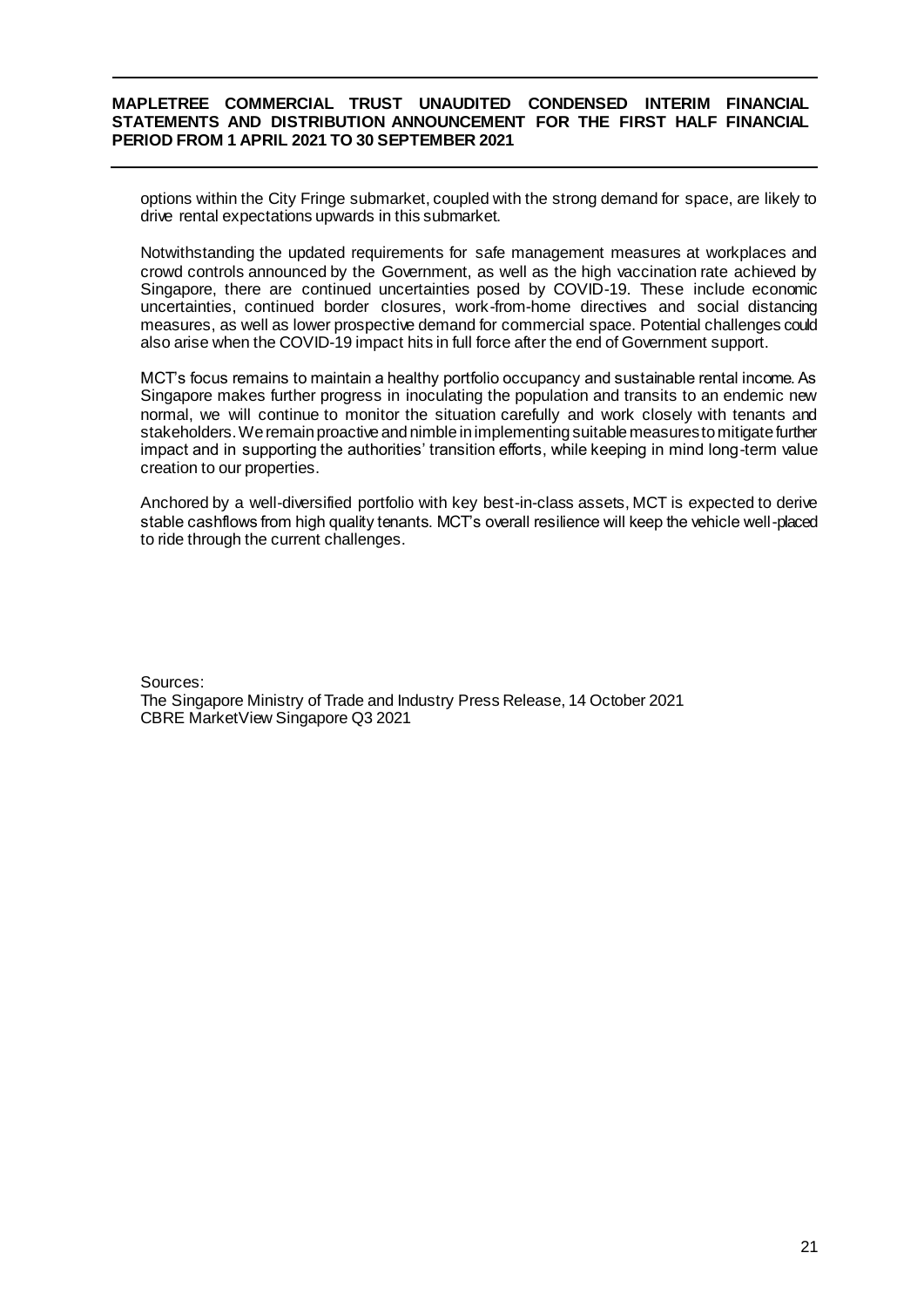## **10. Distributions**

(a) Current financial period

Any distributions declared for the current financial period? Yes

- Name of distribution: 39<sup>th</sup> distribution for the period from 1 April 2021 to 30 September 2021
- Distribution type: Income / Tax-Exempt / Capital
- Distribution rate: Taxable Income 3.99 cents per unit Tax-Exempt Income – 0.32 cent per unit Capital – 0.08 cent per unit
- Par value of units: Not meaningful

Tax rate: Taxable Income Distribution

Qualifying investors and individuals (other than those who hold their units through a partnership) will generally receive pre-tax distributions. These distributions are exempt from tax in the hands of individuals unless such distributions are derived through a Singapore partnership or from the carrying on of a trade, business or profession. Such individual unitholders, i.e. to whom the exemption will not apply, must declare the distribution received as income in their tax returns. Qualifying investors, unless they are exempt from tax because of their own circumstances, will have to pay income tax subsequently on such distributions at their own applicable tax rates.

Qualifying foreign non-individual investors and qualifying non-resident funds will receive their distributions after deduction of tax at the rate of 10%.

All other investors will receive their distributions after deduction of tax at the rate of 17%.

#### Tax-Exempt Income Distribution

Tax-Exempt Income Distribution is exempt from tax in the hands of all Unitholders.

# Capital Distribution

Capital Distribution represents a return of capital to Unitholders for Singapore income tax purposes and is therefore not subject to income tax. For Unitholders who are liable to Singapore income tax on profits from sale of MCT Units, the amount of Capital Distribution will be applied to reduce the cost base of their MCT Units for Singapore income tax purposes.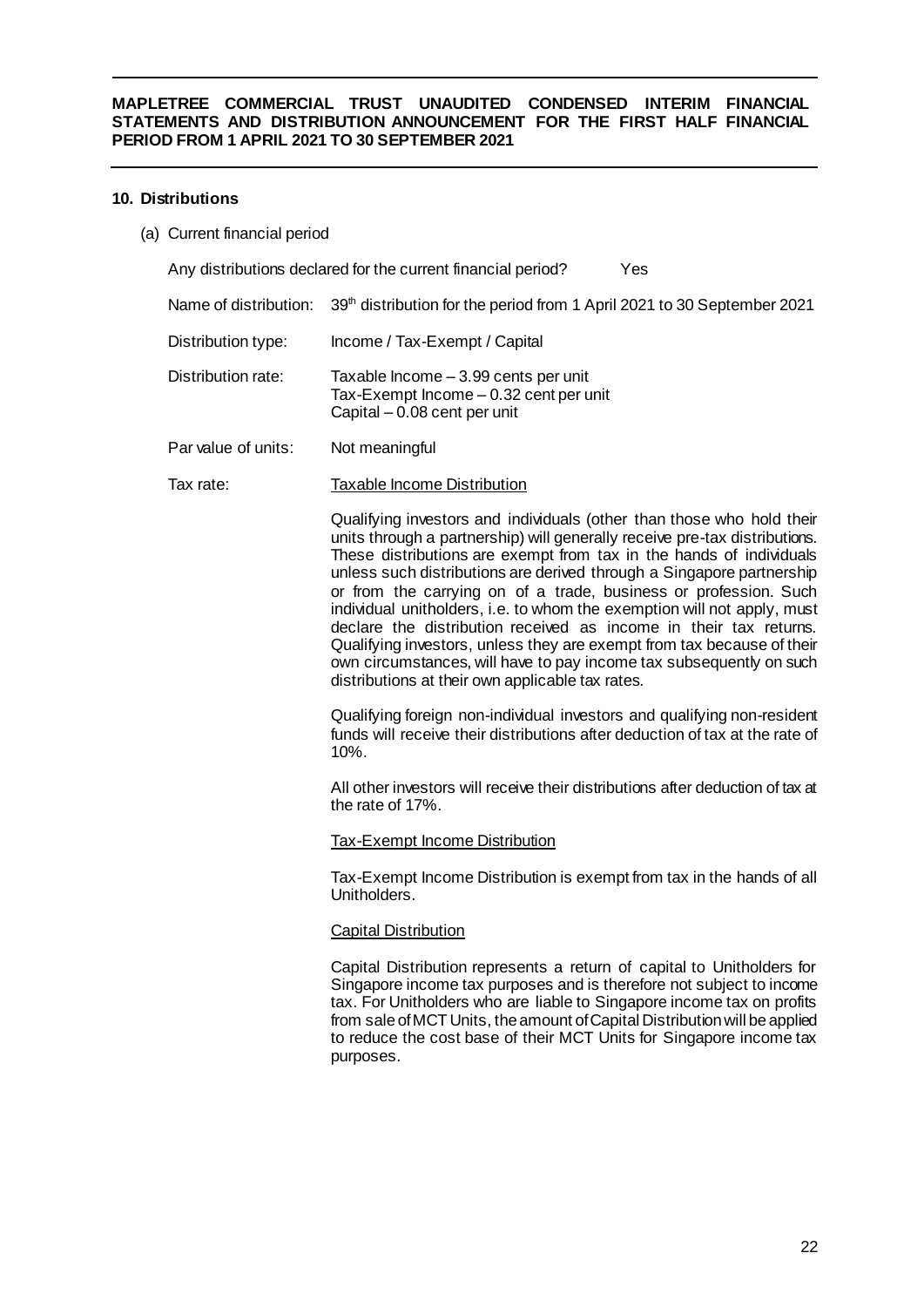## **10. Distributions** (continued)

(b) Corresponding period of the preceding financial period

Any distributions declared for the corresponding period of the immediate preceding financial period? Yes Name of distribution: 37<sup>th</sup> distribution for the period from 1 April 2020 to 30 September 2020 Distribution type: Income / Capital Distribution rate: Taxable Income – 3.62 cents per unit Capital – 0.55 cent per unit Par value of units: Not meaningful Tax rate: Taxable Income Distribution Qualifying investors and individuals (other than those who hold their units through a partnership) will generally receive pre-tax distributions. These distributions are exempt from tax in the hands of individuals unless such distributions are derived through a Singapore partnership or from the carrying on of a trade, business or profession. Such individual unitholders, i.e. to whom the exemption will not apply, must declare the distribution received as income in their tax returns. Qualifying investors, unless they are exempt from tax because of their own circumstances, will have to pay income tax subsequently on such distributions at their own applicable tax rates. Qualifying foreign non-individual investors and qualifying non-resident funds will receive their distributions after deduction of tax at the rate of 10%. All other investors will receive their distributions after deduction of tax at the rate of 17%. Capital Distribution Capital Distribution represents a return of capital to Unitholders for Singapore income tax purposes and is therefore not subject to income tax. For Unitholders who are liable to Singapore income tax on profits from sale of MCT Units, the amount of Capital Distribution will be applied to reduce the cost base of their MCT Units for Singapore income tax purposes. (c) Record date: The Transfer Books and Register of Unitholders of MCT will be closed at 5.00 p.m. on Friday, 5 November 2021 for the purposes of determining each Unitholder's entitlement to MCT's distribution. The ex-distribution date will be on Wednesday, 3 November 2021. (d) Date Payable: Tuesday, 30 November 2021

# **11. If no distribution has been declared/(recommended), a statement to that effect.**

Not applicable.